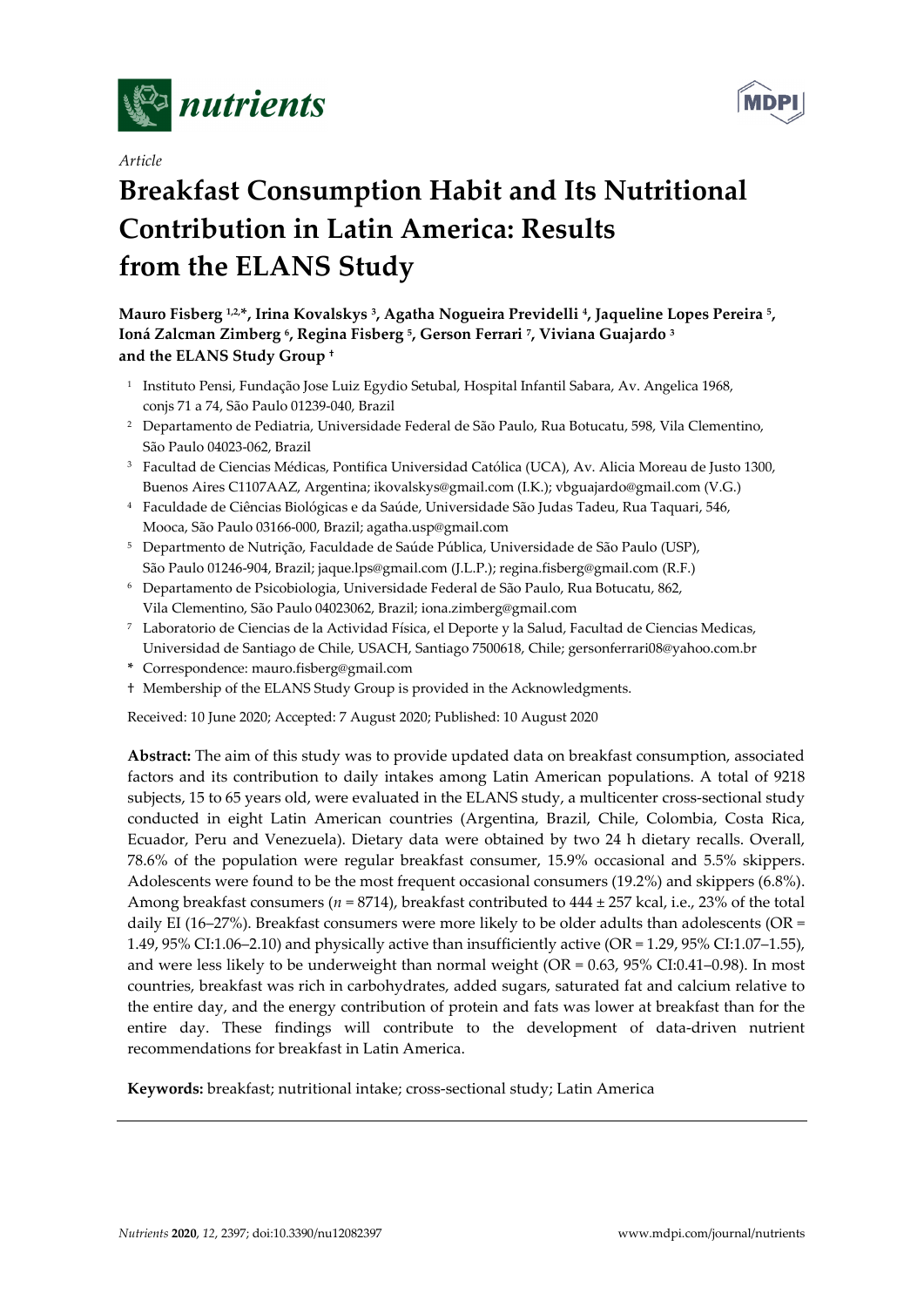## **1. Introduction**

Over the centuries breakfast has been recognized across the world as an essential meal. A considerable body of scientific evidence from both randomized controlled trials and observational studies indicates the relevancy of breakfast consumption and its associated contributions to health [1,2] and nutrient-related outcomes [3-5].

Despite its importance, the dietary habit of skipping breakfast is quite frequent among countries, with reports showing 4–24% of adults [6–11] and 4–26% of adolescents [6–11] frequently skipping the morning meal. Of considerable importance is the association between breakfast skipping, unhealthy eating behavior and health outcomes [12]. Many studies have demonstrated positive associations between omitting breakfast and increased bodyweight [13,14], cardiovascular disease [15–17], dyslipidemia [18] and type 2 diabetes mellitus [19].

Regular breakfast consumption has been associated with higher intake of healthy foods such as milk, fruits, vegetables and grains, rather than foods high in calories, fats and sugar [20], higher daily intake of micronutrients [4,21,22] and higher tendency to meet nutritional recommendations [5].

Several studies have consistently reported a wide variation in the contribution of breakfast to nutrient intake and diet quality in various parts of the world [6–11]. The International Breakfast Research Initiative (IBRI) was launched in 2016 as the first transatlantic international collaborative study to assess the breakfast consumption of representative dietary surveys of six different countries (Canada, Denmark, France, Spain, United Kingdom, United States of America) using a standard breakfast definition [23]. Within this context and considering the lack of studies that have provided detailed data on the Latin American (LA) dietary composition of breakfast or that have examined the differences across countries and among regions, the recent Latin American Study of Nutrition and Health/Estudio Latinoamericano de Nutrición y Salud (ELANS) study has joined the IBRI consortium.

The purpose of the current study is to provide updated data on the breakfast consumption habit and to explore the factors potentially associated with breakfast consumption, its nutritional composition and contribution to daily intake among the LA population.

## **2. Material and Methods**

#### *2.1. Data Source and Study Sample*

Data from this study were drawn from the ELANS study, a multicenter cross-sectional study carried out in eight Latin American countries (Argentina, Brazil, Chile, Colombia, Costa Rica, Ecuador, Peru and Venezuela). Dietary intake and physical activity status of household-based individuals were evaluated simultaneously over a period of one year (September 2014 to August 2015) and only representative samples from urban populations, where 80–90% of the population of these countries is living, were randomly recruited.

The final sample was comprised of 9218 subjects from 15 to 65 years old. It was a random complex multistage sample, designed to be representative in terms of geographical region, sex, age and socioeconomic level (SEL), with a random selection of Primary Sampling Units (PSU) and Secondary Sampling Units (SSU). Within each SSU, households were selected through systematic randomization and selection of respondent within a household using the birthday method (50% of the sample chosen using the next birthday and 50% using the last birthday), with quotas controlled for sex, age and SEL. The sampling size was calculated with a confidence level of 95% and a maximum error of 3.49%. Based on guidance from the U.S. National Center for Health Statistics [24], a study design effect of 1.75 was estimated and minimum sample sizes required per strata (i.e., SEL, age and sex) were calculated for each country. Sample weighting was computed for each individual country level considering key variables of interest (the geographical region, sex, age and SEL). Sample weighting was not applied on the unified (eight countries) database given the lack of an official publication of the LA urban population distribution. All analyses presented in the current paper were performed using this unified database.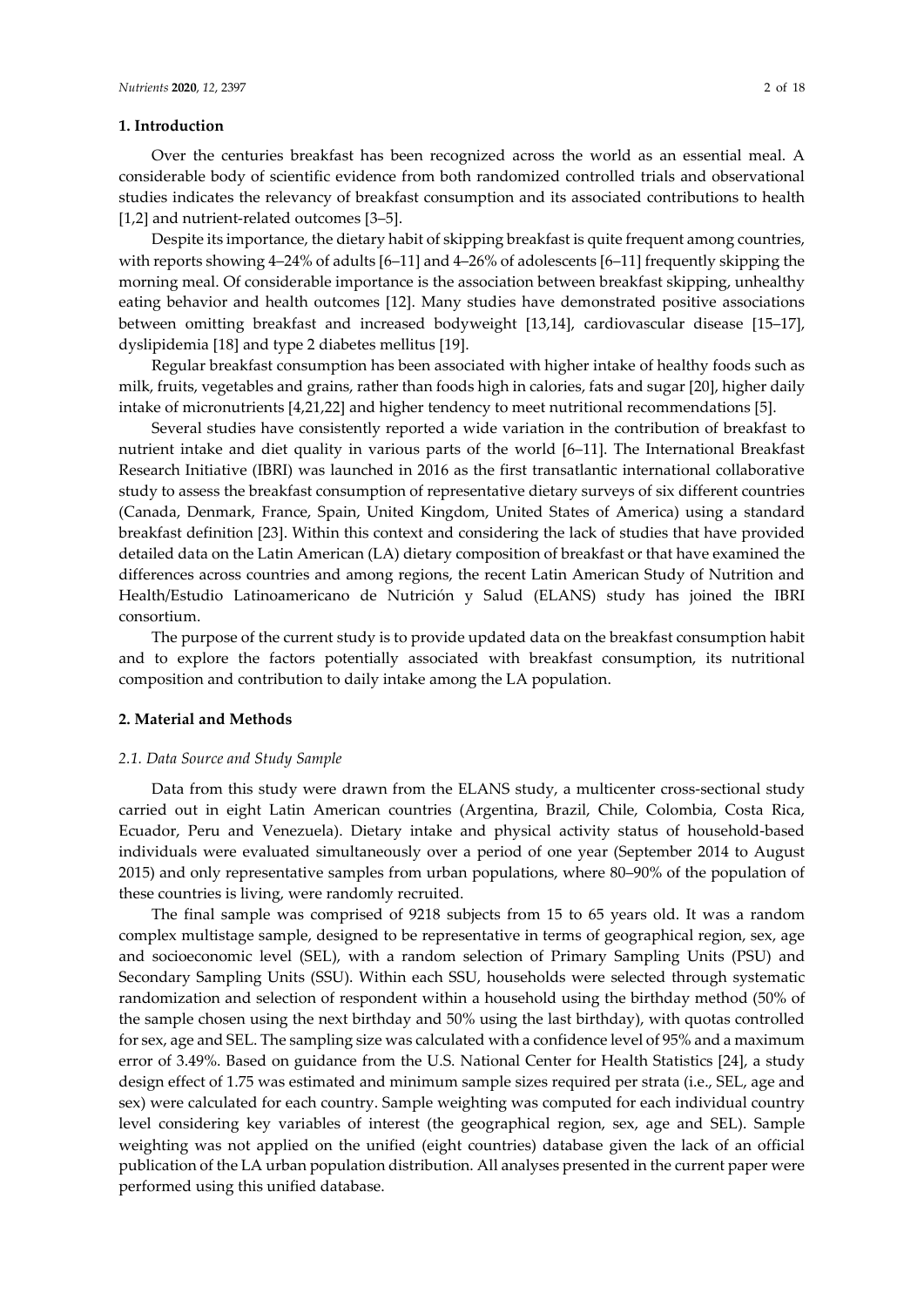The overarching ELANS protocol was approved by the Western Institutional Review Board (#20140605) and has been registered at Clinical Trials (#NCT02226627). Ethical review boards of each participating institutions have also approved the protocol. All of the study sites performed simultaneously a common study protocol for training of interviewers, implementation of fieldwork, data collection and management and quality control procedures. Informed consent/assent was given by all participants before participation in the survey. Detailed information on this study design, protocol and methodology has been previously published [25].

#### *2.2. Dietary Assessment*

Dietary data were obtained using two non-consecutive 24 h dietary recalls (24-HR) according to the Multiple Pass Method [26], which provided detailed information on all food and beverages, including water and alcoholic beverages, preparations/recipes and supplements consumed over the 24 h previous to the interview. In order to capture the day-to-day variation intake, both weekdays and weekend days, with a proportional distribution of days among the sample, were included in the 24-HR. Household measures and a photographic album containing the most common household utensils and portion sizes adapted to each country were used to quantify reported intakes. Each food/recipe was transformed into grams and milliliters by trained nutritionists and then analyzed as energy, macronutrients and micronutrients using the Nutrition Data System for Research software, versions 2013 (for Argentina, Chile, Costa Rica, Ecuador and Venezuela) and 2014 (for Brazil, Colombia, and Peru) (NDS-R, Minnesota University, MN, USA). A nutritional equivalency of local and traditional food items to foods available in the USDA composition table of the NDS-R software database was performed through a comprehensive process in each country. Professional nutritionists of each country conducted a food matching standardized procedure during the data entry in order to minimize errors and verify quantities of key nutrients. The complete procedure for standardization of the food composition database has been described in detail elsewhere [27].

Estimates of usual intake for each nutrient were determined with the National Cancer Institute (NCI) method [28], which accounts for within- and between-individual variance components and corrects for the high intraindividual variation intrinsic to 24-HR. Due to differences in eating habits among the Latin American populations, the estimation of usual intake was conducted separately for each country.

#### *2.3. Definition of Breakfast*

Breakfast was self-reported by the respondent and included consumption of any food or beverage of at least 50 kcal at a meal occasion named as breakfast. A total of 18,436 24-HR (i.e., 9218 individuals x two 24-HR = 18,436) were assessed. The selection of breakfast eaters occurred in four stages: (1) Self-report of breakfast. As the 24HR assessment followed the Multiple Pass Method [26] the individuals had to report the meal occasion name during the assessment [25,26]. In this stage, of 18,436 recalls collected, 16,699 self-reported breakfast. (2) A consistency analysis to determine plausible breakfast energy intake (EI) of at least 50 kcal [29]. In this stage, 731 recalls were excluded. (3) Breakfasts with EI derived exclusively from alcoholic beverages were not included in the final sample. In this stage, 6 recalls were excluded. (4) A consistency analysis of EI contribution of breakfast in the 24-HR to identify potential typing errors. In this stage 15 recalls were reviewed, 4 were adjusted and 1 excluded (Supplement 1).

Regularity of breakfast consumption was defined as follows: regular breakfast consumers, who consumed breakfast on both dietary assessment days; occasional breakfast consumers, who consumed breakfast only on one day; and breakfast skippers, who did not consume breakfast on both days. The final sample comprised 504 breakfast skippers, 1467 occasional breakfast consumers and 7247 regular breakfast consumers.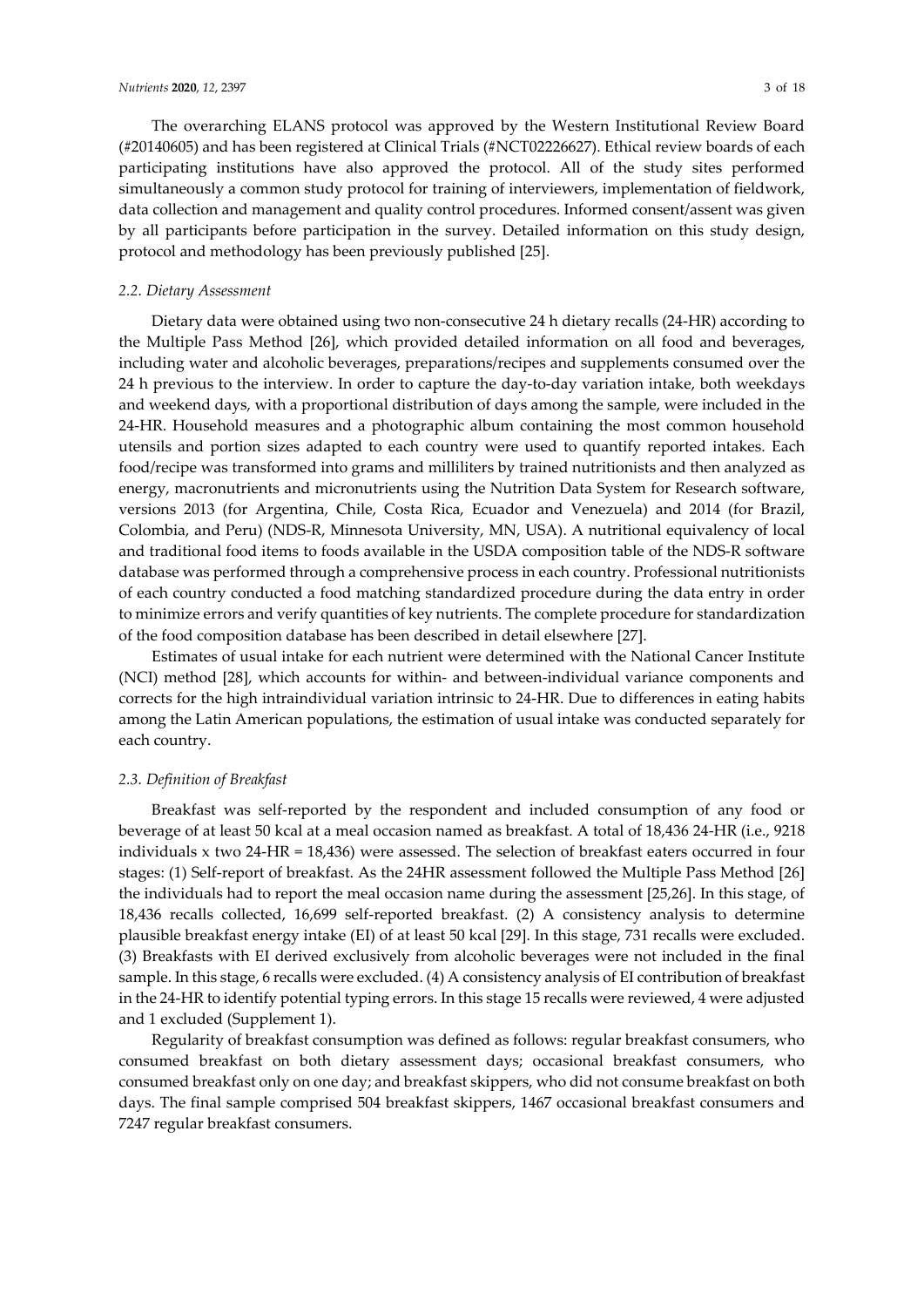## *2.4. Anthropometric, Sociodemographic and Physical Activity Data*

All participating countries performed anthropometric measurements of body weight, height and waist, hip and neck circumferences according to standardized procedures [25]. Body mass index (BMI) in adolescents (15 to 19 years old) was categorized according to the BMI-for-age and sex cutoff points from WHO [30] for underweight (BMI for age < −2SD), normal weight (−2SD ≥ BMI for age ≤ 1 SD), overweight (1SD ≥ BMI for age ≤ 2 SD) and obesity (BMI for age > 2SD) categories. In adults and older adults (older than 19 years old) BMI was categorized as underweight (<18.5 kg/m²), normal weight (18.5–24.9 kg/m²), overweight (25–29.9 kg/m²) and obesity ( $\geq 30.0$  kg/m²) [31].

Age groups were defined as: adolescents (15 to 19 years old), younger adults (30 to 34 years old), adults (35 to 49 years old) and older adults (50 to 65 years old).

Socioeconomic level (SEL) was evaluated in each country by a country-dependent questionnaire based on the legislative requirements or established local standard layouts. SEL was categorized into three groups (low, medium and high) according to the national indexes used in each country [25].

Physical activity (PA) was assessed using the self-administered version of the Spanish language long-form for the last seven days of the International Physical Activity Questionnaire (IPAQ) [32]. The IPAQ, which has been extensively used in Latin America [32–34], contains questions about the amount of walking, moderate and vigorous PA occurring as part of active transport and in leisure time. Only the sections about transport, sitting time and leisure-time PA were included in the ELANS [35]. Data analysis was performed in accordance to the IPAQ scoring protocol (www.ipaq.ki.se) and PA (i.e., leisure-time and transport; min/week) was estimated and used as analysis variables. The proportion of active (i.e., >60 min/day for adolescents and >150 min/week of moderate-to-vigorous PA for adults) or insufficiently active respondents were reported according to the World Health Organization PA guidelines (leisure: walking + moderate + vigorous; transport: walking + bicycle) [35].

# *2.5. Statistical Analysis*

Descriptive analyses of mean, percentage and 95% confidence intervals (95% CI) was performed using Stata® software (StataCorp., 2011, Stata Statistical Software: version 12, College Station, TX, USA). These included the prevalence of breakfast consumption by sex, age group, SEL, body weight status, PA and country. Comparison of percentages of the categorized variables was made using the Pearson Chi-square test. A multiple logistic regression model was used to determine the factors associated with breakfast consumption (skipper vs regular/occasional). The analyses considered the following variables: sex, age group, body weight status, SEL and PA among the Latin American population. A *p*-value <0.05 was considered as statistically significant.

Statistical Analysis Software (SAS Institute Inc., Cary, NC, USA, version 9.3) was used to perform MIXTRAN and INDIVINT macros, version 2.1, to predict individual daily nutrient usual intake from two 24-HR [36].

The total intake and proportion of daily energy and nutrients from breakfast were calculated. The contribution of breakfast to daily EI was compared to the recommended value of 20% as proposed by other studies [37,38].

# **3. Results**

Overall, most of the participants (78.6%) were regular breakfast consumers while the remainder were either occasional consumers (15.9%) or skippers (5.5%) (Table 1). No significant difference in the proportion of regular breakfast consumers was observed according to sex, SEL or body weight status. According to the age group, older adults (50–65 years) consumed breakfast more frequently (83.2%), followed by adults (35–49 years; 79.9%), young adults (20–34 years; 76.8%) and adolescents (15–19 years; 74.0%; *p* < 0.001). The highest prevalence of occasional consumers and breakfast skippers were found in adolescents (19.2% and 6.8%, respectively), representing one out of four consumers. A higher proportion of breakfast skippers were insufficiently active (6.1%) when compared to active  $(4.8\%; p = 0.02).$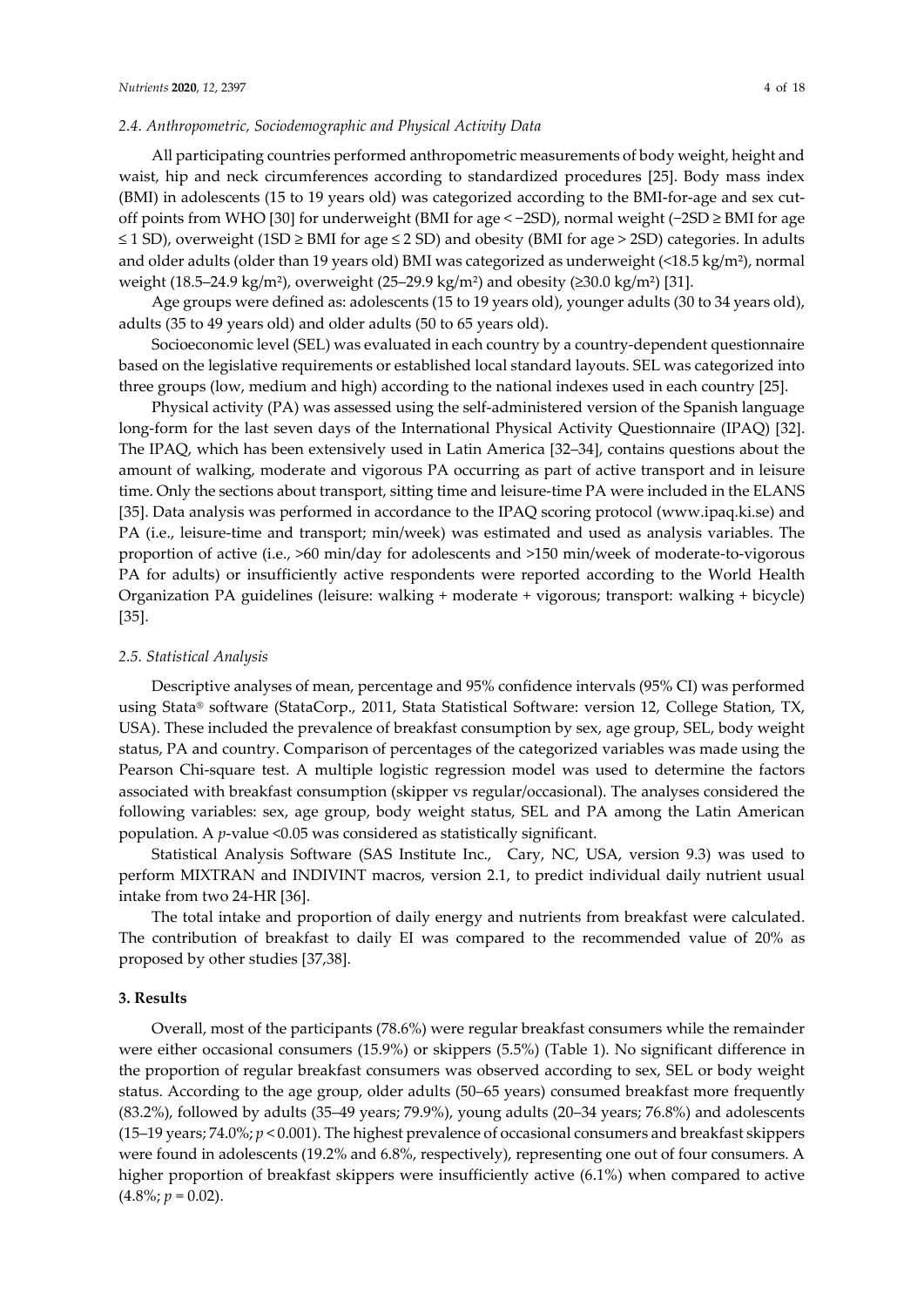When we analyzed the factors associated with breakfast intake using a multiple regression model that included sex and SEL as adjustment covariates, it was observed that breakfast consumers were 49% more likely to be older adults than adolescents, 37% less likely to be underweight than normal weight and 29% more likely to be physically active than insufficiently active.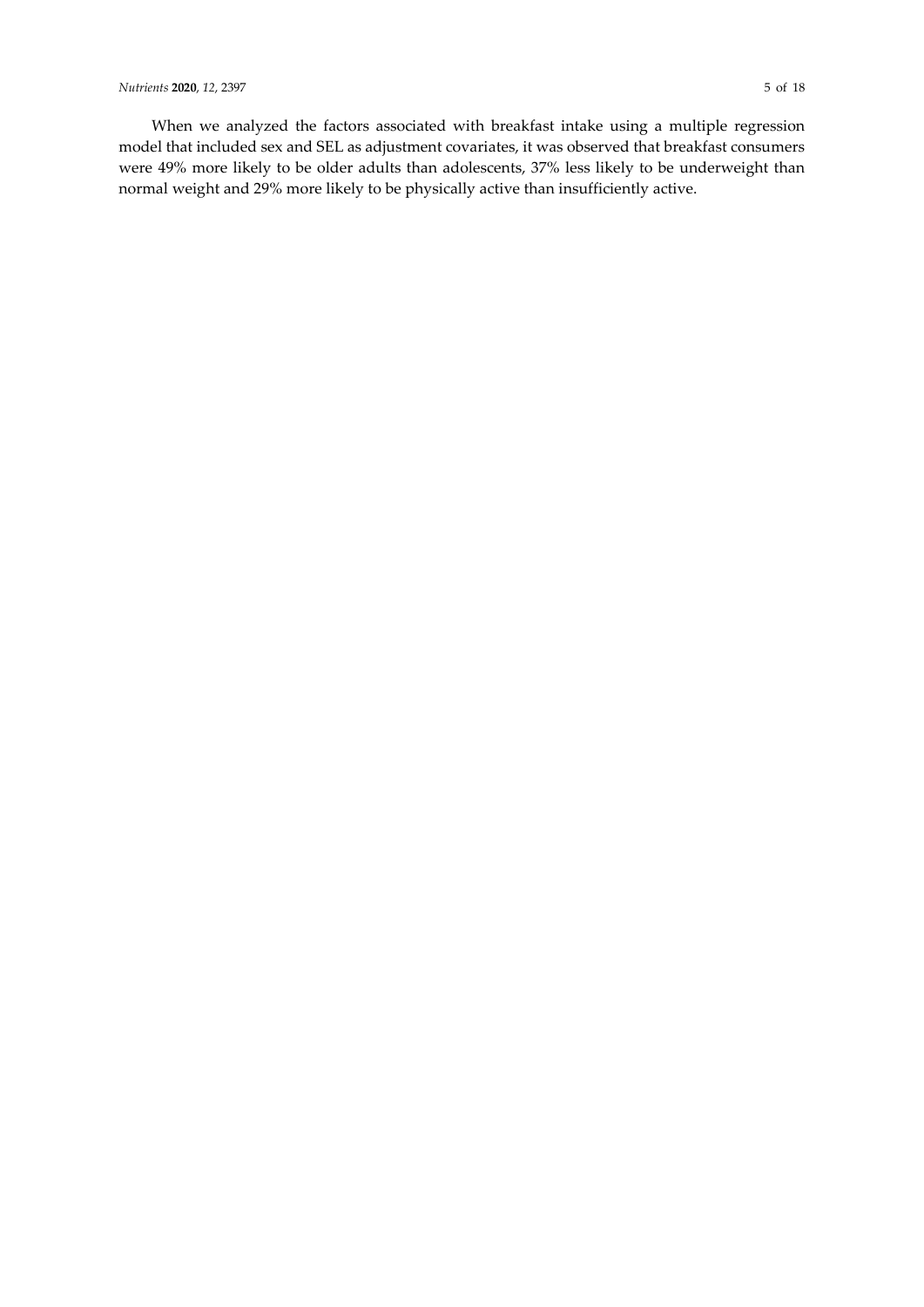Table 1. Distribution of the ELANS (Latin American Study of Nutrition and Health/Estudio Latinoamericano de Nutrición y Salud) participants according to breakfast consumption habit, sex, age group, socioeconomic level, body weight status and physical activity and analyses of the factors associated with breakfast intake.

|                          | Total $(n)$ | <b>Breakfast Classification</b> |      |                        |               |                                      |      |           | <b>Logistic Regression</b>     |                  |                 |                                     |       |                 |  |
|--------------------------|-------------|---------------------------------|------|------------------------|---------------|--------------------------------------|------|-----------|--------------------------------|------------------|-----------------|-------------------------------------|-------|-----------------|--|
| Category                 |             | <b>Breakfast Skipper</b>        |      | Occasional<br>Consumer |               | <b>Regular Breakfast</b><br>Consumer |      | $p^*$     | Univariate Logistic Regression |                  |                 | <b>Multiple Logistic Regression</b> |       |                 |  |
|                          |             | $\boldsymbol{n}$                | $\%$ | $\boldsymbol{n}$       | $\frac{0}{0}$ | n                                    | $\%$ |           | <b>OR</b>                      | $\boldsymbol{n}$ | 95% CI          | <b>OR</b>                           | n     | 95% CI          |  |
| Sex                      |             |                                 |      |                        |               |                                      |      |           |                                |                  |                 |                                     |       |                 |  |
| Male                     | 4409        | 238                             | 5.4  | 721                    | 16.4          | 3450                                 | 78.3 | 0.534     | reference                      |                  |                 | reference                           |       |                 |  |
| Female                   | 4809        | 266                             | 5.5  | 746                    | 15.5          | 3797                                 | 79.0 |           | 0.97                           | 0.089            | $[0.81 - 1.17]$ | 0.96                                | 0.914 | $[0.84 - 1.22]$ |  |
| Age group                |             |                                 |      |                        |               |                                      |      |           |                                |                  |                 |                                     |       |                 |  |
| $15 - 19y$               | 1223        | 83                              | 6.8  | 235                    | 19.2          | 905                                  | 74.0 | p < 0.001 | reference                      |                  |                 | reference                           |       |                 |  |
| $20 - 34y$               | 3479        | 189                             | 5.4  | 618                    | 17.8          | 2672                                 | 76.8 |           | 1.27                           | 0.082            | $[0.97 - 1.66]$ | 1.20                                | 0.201 | $[0.91 - 1.60]$ |  |
| $35 - 49$ v              | 2627        | 143                             | 5.4  | 385                    | 14.7          | 2099                                 | 79.9 |           | 1.26                           | 0.099            | $[0.96 - 1.67]$ | 1.19                                | 0.257 | $[0.88 - 1.62]$ |  |
| $50 - 65$ v              | 1889        | 89                              | 4.7  | 229                    | 12.1          | 1571                                 | 83.2 |           | 1.47                           | 0.014            | $[1.08 - 2.00]$ | 1.49                                | 0.021 | $[1.06 - 2.10]$ |  |
| Socioeconomic level      |             |                                 |      |                        |               |                                      |      |           |                                |                  |                 |                                     |       |                 |  |
| High                     | 880         | 36                              | 4.1  | 128                    | 14.5          | 716                                  | 81.4 | 0.219     | reference                      |                  |                 | reference                           |       |                 |  |
| Medium                   | 3542        | 194                             | 5.5  | 574                    | 16.2          | 2774                                 | 78.3 |           | 0.74                           | 0.099            | $[0.51 - 1.06]$ | 0.75                                | 0.129 | $[0.51 - 1.09]$ |  |
| Low                      | 4796        | 274                             | 5.7  | 765                    | 16.0          | 3757                                 | 78.3 |           | 0.70                           | 0.053            | $[0.49 - 1.00]$ | 0.70                                | 0.059 | $[0.49 - 1.01]$ |  |
| Body weight status       |             |                                 |      |                        |               |                                      |      |           |                                |                  |                 |                                     |       |                 |  |
| Underweight              | 306         | 27                              | 8.8  | 50                     | 16.3          | 229                                  | 74.8 | 0.155     | reference                      |                  |                 | reference                           |       |                 |  |
| Normal weight            | 3420        | 188                             | 5.5  | 549                    | 16.1          | 2683                                 | 78.5 |           | 0.60                           | 0.018            | $[0.39 - 0.92]$ | 0.63                                | 0.040 | $[0.41 - 0.98]$ |  |
| Overweight               | 3167        | 165                             | 5.2  | 483                    | 15.3          | 2519                                 | 79.5 |           | 1.06                           | 0.605            | $[0.85 - 1.31]$ | 0.99                                | 0.944 | $[0.79 - 1.25]$ |  |
| Obese                    | 2315        | 124                             | 5.4  | 384                    | 16.6          | 1807                                 | 78.1 |           | 1.03                           | 0.818            | $[0.81 - 1.30]$ | 0.96                                | 0.737 | $[0.75 - 1.23]$ |  |
| <b>Physical Activity</b> |             |                                 |      |                        |               |                                      |      |           |                                |                  |                 |                                     |       |                 |  |
| Insufficiently active    | 4196        | 256                             | 6.1  | 667                    | 15.9          | 3273                                 | 78.0 | 0.024     | reference                      |                  |                 | reference                           |       |                 |  |
| Active                   | 4636        | 223                             | 4.8  | 728                    | 15.7          | 3685                                 | 79.5 |           | 1.29                           | 0.008            | $[1.07 - 1.55]$ | 1.29                                | 0.007 | $[1.07 - 1.55]$ |  |

\* Pearson chi-square test; OR, odds ratio; 95% CI, 95% confidence interval. Bold: significant difference accepted at *p* < 0.05. Multiple logistic regression models for breakfast consumption habit (skippers and regular/occasional consumers) were performed with three levels (age group, body weight status and physical activity), and adjusted for sex and socioeconomic level. Regular breakfast consumers: breakfast intake on both 24-HR; occasional breakfast consumers: breakfast intake in one 24-HR; and breakfast skippers: no breakfast intake on both 24-HR.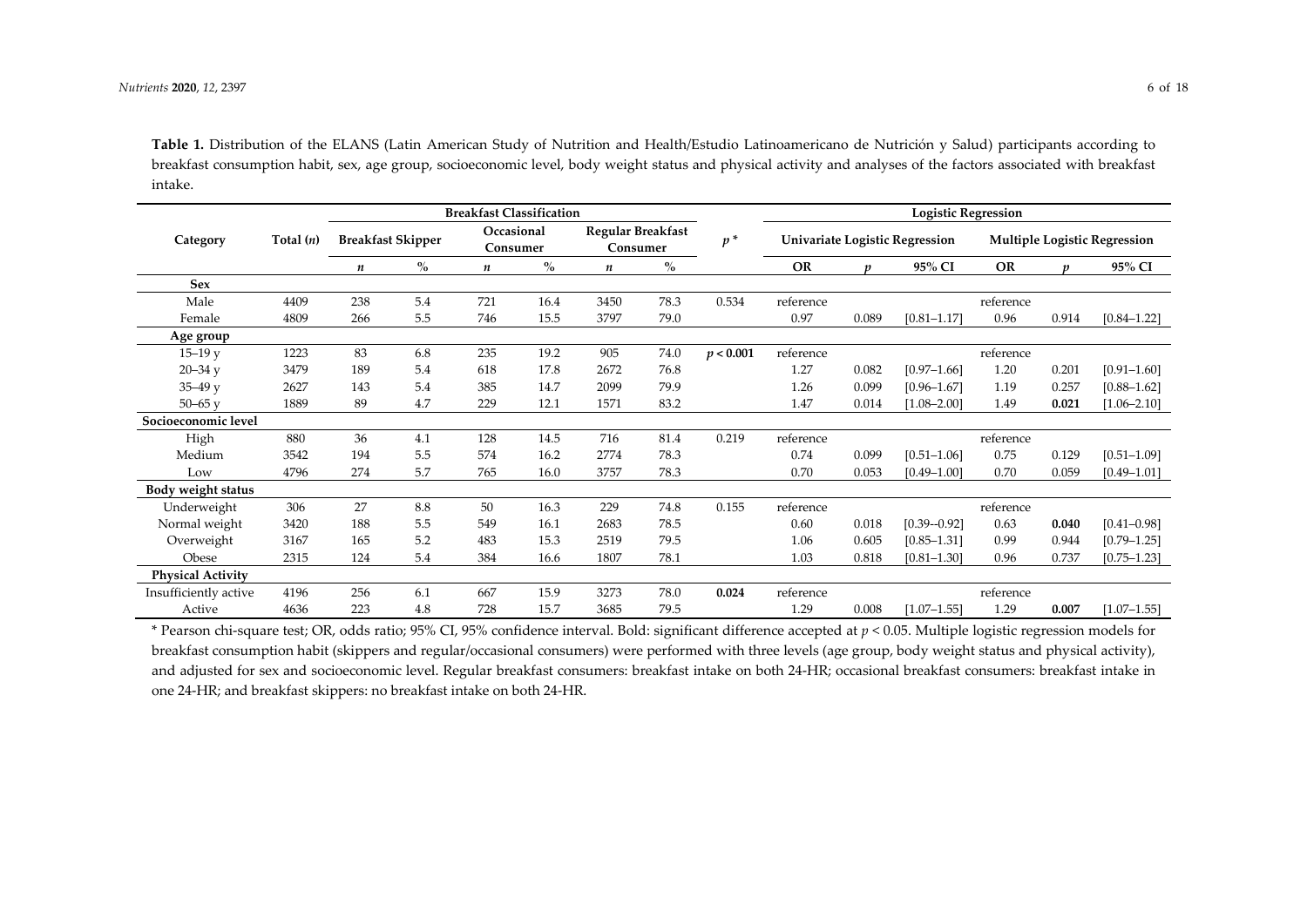Figure 1 shows the large variation in regular breakfast consumers among countries and age groups. Argentina and Brazil were the countries with the highest proportion of breakfast skippers (10.7% and 10.1%, respectively), whereas Peru was the country with the lowest proportion (1.3%) (*p* < 0.001). In Argentina, Brazil, Chile, Costa Rica, Ecuador and Venezuela, a lower proportion of regular consumers among adolescents with an increased proportion throughout the adult age groups was observed. However, the same trend was not observed in Peru, where older adults were followed by adolescents for higher proportion of regular intake, and Colombia, where a lower proportion of regular intake was observed in the older adults group.



(**A**)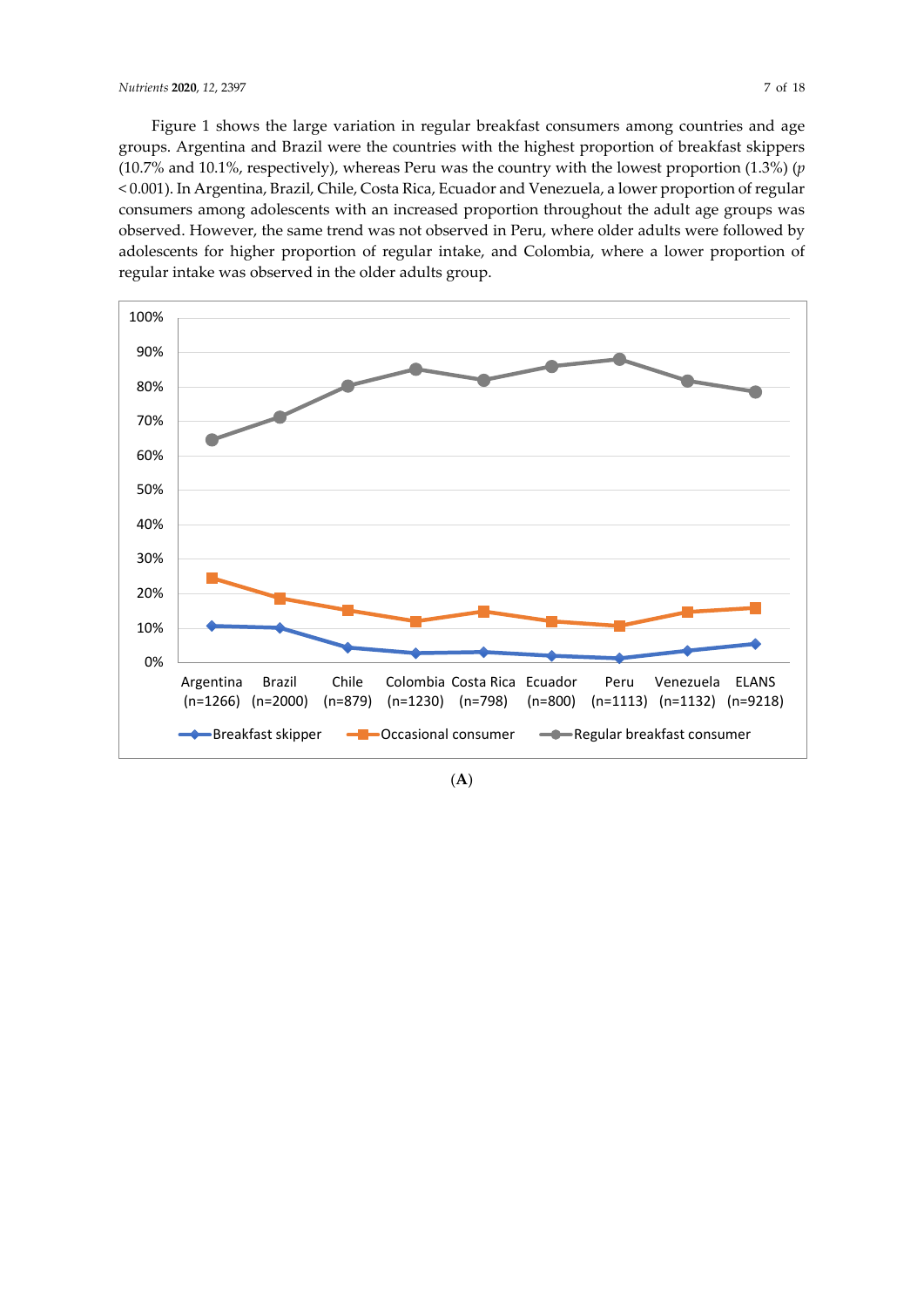

**Figure 1.** Proportion of regular breakfast consumers (*n* = 7247), occasional consumers (*n* = 1467) and breakfast skippers (*n* = 504) by country (**A**) and proportion of regular breakfast consumers by country and age group (**B**).

The mean intake and percent contribution of breakfast to total daily energy and nutrient intakes among occasional and regular breakfast consumers is shown in Table 2. On average, the ELANS sample consumed about 444 kcal at breakfast, which accounted for 23% of the total daily EI (ranging between 16% and 27% across countries). Argentina's breakfast contribution to daily EI was the lowest among ELANS countries (15.7%) and therefore the breakfast in this country provided a low percentage of the daily intake of most nutrients. Venezuela's breakfast contribution to daily EI was the highest (27.3%) among the ELANS countries and therefore it was an important contributor to the daily intake of nutrients in this country.

Overall, breakfast was responsible for  $\frac{1}{4}$  of the daily intake of carbohydrates and fats and 1/5 of the daily intake of proteins. A large variability in the contribution of fats and proteins from breakfast to the daily intake was observed between countries (fat: 11% in Argentina to 32% in Venezuela; protein: 12% in Argentina to 24% in Colombia), while much less variability was observed for carbohydrates (22% in Argentina to 27% in Venezuela).

The contribution of breakfast to mean daily intakes ranged from >30% of total added sugar, riboflavin and calcium; 20–30% of total saturated fat, fiber, sodium, vitamins A, D, thiamin, niacin, vitamin B12, iron, potassium, magnesium and zinc; and <20% of total vitamins B6 and C.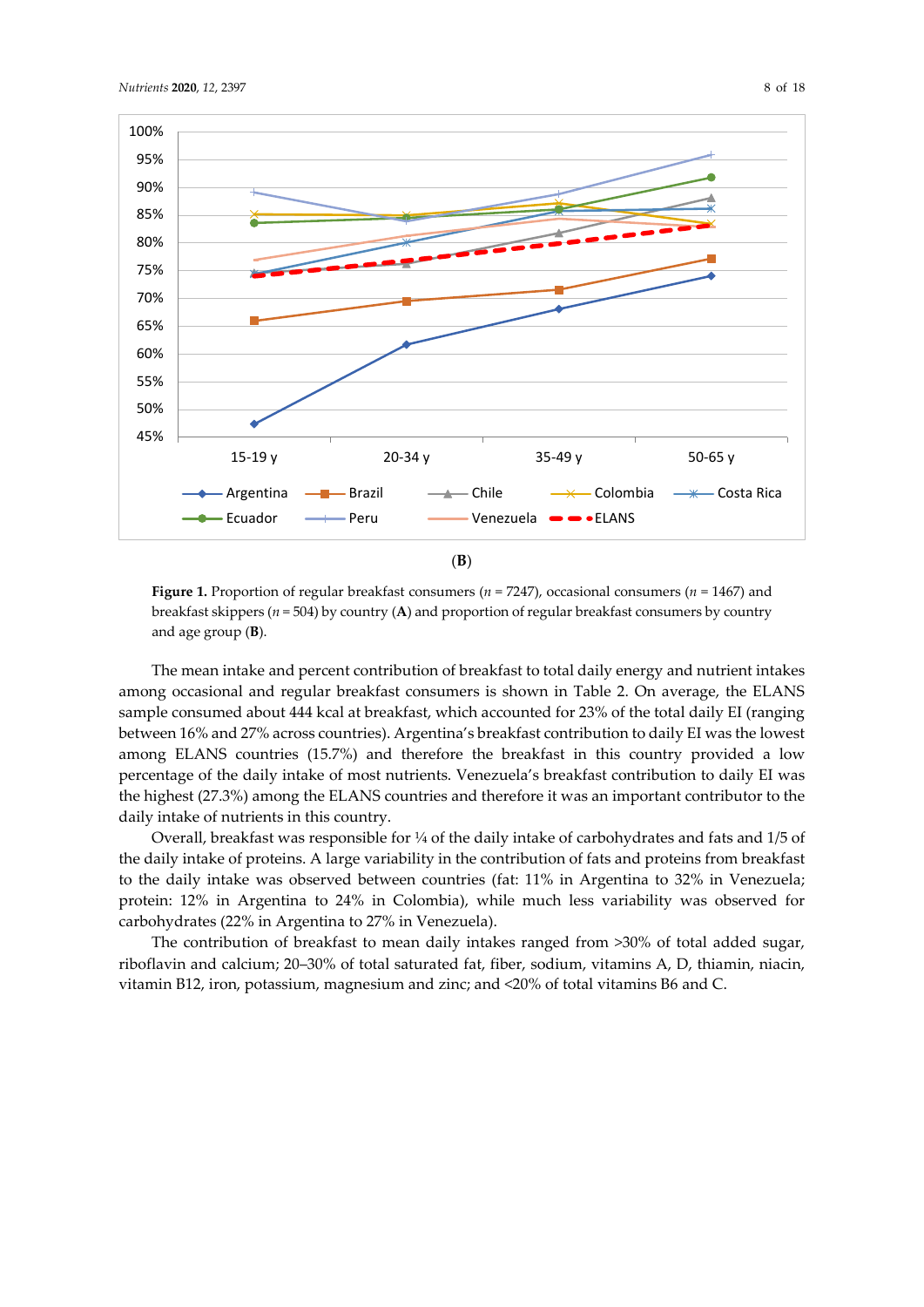|                          | Country        |           |      |               |                |      |       |                |      |          |           |      |            |           |         |
|--------------------------|----------------|-----------|------|---------------|----------------|------|-------|----------------|------|----------|-----------|------|------------|-----------|---------|
| <b>Dietary Component</b> | Argentina      |           |      | <b>Brazil</b> |                |      | Chile |                |      | Colombia |           |      | Costa Rica |           |         |
|                          | Mean           | <b>SD</b> | % DI | Mean          | <b>SD</b>      | % DI | Mean  | <b>SD</b>      | % DI | Mean     | <b>SD</b> | % DI | Mean       | <b>SD</b> | $\%$ DI |
| Energy (kcal)            | 319            | 225       | 16   | 403           | 247            | 23   | 400   | 208            | 24   | 527      | 286       | 26   | 411        | 241       | 23      |
| Carbohydrate (g)         | 60             | 37        | 22   | 57            | 34             | 26   | 59    | 31             | 26   | 71       | 41        | 25   | 61         | 35        | 23      |
| Protein (g)              | 9              | 8         | 12   | 12            | 10             | 17   | 14    | 9              | 22   | 19       | 11        | 24   | 13         | 10        | 21      |
| Fat $(g)$                | 8              | 9         | 11   | 14            | 13             | 24   | 12    | 9              | 23   | 20       | 15        | 28   | 14         | 11        | 25      |
| Saturated fat $(g)$      | 4              | 5         | 13   | 5             | 5              | 27   | 6     | $\overline{4}$ | 27   | 8        | 6         | 31   | 5          | 4         | 27      |
| Added sugar (g)          | 21             | 21        | 28   | 14            | 16             | 31   | 12    | 13             | 27   | 16       | 16        | 32   | 15         | 13        | 29      |
| Dietary fiber (g)        | $\overline{2}$ | 2         | 16   | 3             | $\overline{2}$ | 22   | 3     | $\overline{2}$ | 21   | 4        | 3         | 24   | 5          | 4         | 27      |
| Sodium (mg)              | 327            | 312       | 13   | 575           | 1089           | 21   | 553   | 357            | 23   | 530      | 411       | 29   | 616        | 457       | 23      |
| Vitamin A (mcg)          | 67.8           | 167.9     | 13   | 133.7         | 171.2          | 35   | 123.9 | 154.4          | 26   | 171.8    | 266.7     | 32   | 186.1      | 223       | 33      |
| Thiamin $(B1)$ (mg)      | 0.4            | 0.3       | 22   | 0.4           | 0.2            | 27   | 0.4   | 0.3            | 27   | 0.5      | 0.3       | 31   | 0.5        | 0.3       | 27      |
| Riboflavin (B2) (mg)     | 0.4            | 0.3       | 21   | 0.5           | 0.3            | 35   | 0.4   | 0.3            | 30   | 0.7      | 0.5       | 38   | 0.5        | 0.3       | 37      |
| Niacin (B3) (mg)         | 2.8            | 2.7       | 14   | 3.4           | 2.6            | 19   | 4.2   | 3.4            | 22   | 5.4      | 3.8       | 23   | 4.1        | 2.8       | 22      |
| Pyridoxine (B6) (mg)     | 0.2            | 0.2       | 12   | 0.2           | 0.2            | 13   | 0.2   | 0.4            | 16   | 0.4      | 0.3       | 18   | 0.3        | 0.3       | 17      |
| Cobalamin (B12) (mcg)    | 0.4            | 0.7       | 12   | 0.6           | 0.7            | 21   | 0.7   | 1.1            | 22   | 1.4      | 2.4       | 31   | 0.7        | 0.9       | 20      |
| Vitamin C (mg)           | 3.7            | 17.4      | 8    | 22.6          | 108.8          | 17   | 6.6   | 17.1           | 10   | 17.8     | 42.6      | 14   | 12.7       | 27.1      | 15      |
| Vitamin D (mcg)          | 0.8            | 1.2       | 20   | 0.4           | 0.9            | 16   | 1.1   | 1.5            | 29   | 2.3      | 2         | 44   | 0.8        | 0.9       | 30      |
| Calcium (mg)             | 129            | 151       | 18   | 168           | 163            | 36   | 170   | 170            | 31   | 323      | 230       | 43   | 129        | 129       | 28      |
| Iron (mg)                | 2.4            | 2.1       | 17   | 2.5           | 1.8            | 26   | 3.3   | 2.7            | 26   | 3.9      | 3.1       | 27   | 3.6        | 2.5       | 26      |
| Potassium (mg)           | 256            | 206       | 15   | 362           | 286            | 19   | 303   | 225            | 17   | 650      | 436       | 23   | 460        | 302       | 22      |
| Magnesium (mg)           | 29.7           | 23.7      | 15   | 39.7          | 29.8           | 20   | 38.3  | 23.1           | 21   | 70.4     | 42.8      | 26   | 55.9       | 42.5      | 23      |
| Zinc (mg)                | 4.8            | 5         | 22   | 1.5           | 1.9            | 16   | 1.7   | 1.7            | 20   | 2.5      | 1.8       | 23   | 1.7        | 1.4       | 20      |

**Table 2.** Mean (SD) breakfast intake and contribution to daily intake (%) of energy, fiber and micronutrients of occasional ( $n = 1467$ ) and regular ( $n = 7247$ ) breakfast consumers, by country.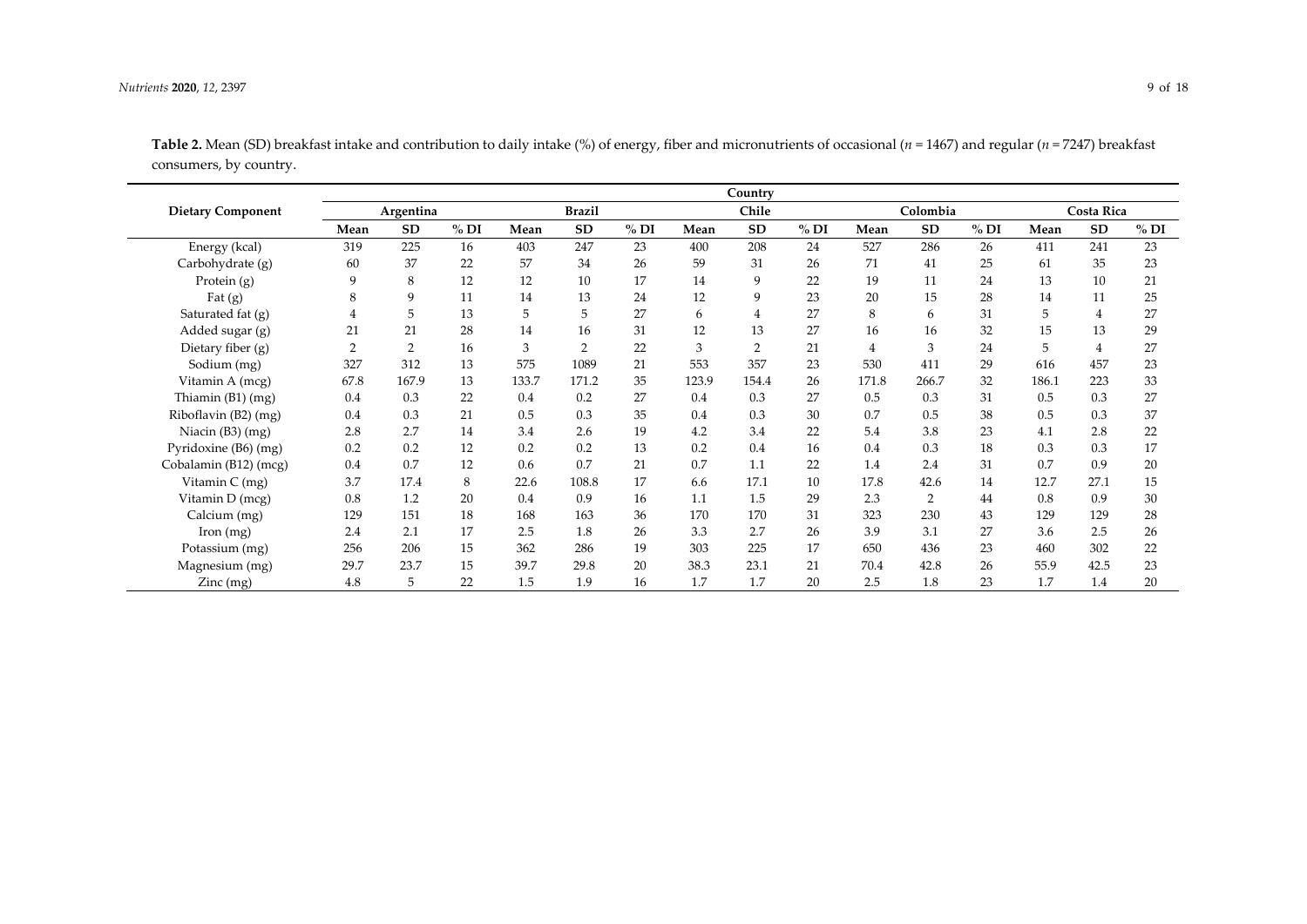| Nutrients <b>2020</b> , 12, 2397 | 10 of 18 |
|----------------------------------|----------|
|                                  |          |
|                                  |          |

| Table 2. Cont. |  |  |
|----------------|--|--|
|----------------|--|--|

|                          |                |       |      |                | Country   |      |       |           |      |       | <b>ELANS</b> |      |  |
|--------------------------|----------------|-------|------|----------------|-----------|------|-------|-----------|------|-------|--------------|------|--|
| <b>Dietary Component</b> | Ecuador        |       |      |                | Peru      |      |       | Venezuela |      |       |              |      |  |
|                          | Mean           | SD    | % DI | Mean           | <b>SD</b> | % DI | Mean  | SD        | % DI | Mean  | <b>SD</b>    | % DI |  |
| Energy (kcal)            | 544            | 288   | 25   | 472            | 227       | 23   | 511   | 247       | 27   | 444   | 258          | 23   |  |
| Carbohydrate (g)         | 76             | 41    | 26   | 75             | 36        | 22   | 64    | 31        | 27   | 65    | 36           | 25   |  |
| Protein (g)              | 19             | 12    | 22   | 17             | 10        | 21   | 18    | 10        | 24   | 15    | 11           | 20   |  |
| Fat $(g)$                | 20             | 15    | 26   | 14             | 10        | 25   | 21    | 15        | 32   | 15    | 13           | 24   |  |
| Saturated fat (g)        | 7              | 6     | 30   | $\overline{4}$ | 4         | 28   | 7     | 5         | 33   | 6     | 5            | 27   |  |
| Added sugar (g)          | 16             | 10    | 36   | 18             | 13        | 30   | 17    | 14        | 30   | 16    | 15           | 30   |  |
| Dietary fiber $(g)$      | $\overline{4}$ | 3     | 23   | $\overline{4}$ | 3         | 22   | 4     | 3         | 29   | 3     | 3            | 23   |  |
| Sodium (mg)              | 968            | 733   | 20   | 395            | 264       | 39   | 879   | 437       | 31   | 589   | 656          | 25   |  |
| Vitamin A (mcg)          | 201.9          | 688.2 | 29   | 171.9          | 234.3     | 30   | 131.4 | 112.8     | 32   | 144.8 | 280.6        | 29   |  |
| Thiamin $(B1)$ (mg)      | 0.5            | 0.3   | 27   | 0.4            | 0.3       | 24   | 0.7   | 0.3       | 35   | 0.5   | 0.3          | 27   |  |
| Riboflavin (B2) (mg)     | 0.5            | 0.4   | 35   | 0.4            | 0.3       | 31   | 0.6   | 0.3       | 36   | 0.5   | 0.3          | 33   |  |
| Niacin (B3) (mg)         | 5.4            | 3.8   | 21   | 4.7            | 3.0       | 19   | 6.1   | 3.2       | 26   | 4.4   | 3.3          | 20   |  |
| Pyridoxine (B6) (mg)     | 0.4            | 0.4   | 17   | 0.3            | 0.3       | 15   | 0.4   | 0.3       | 23   | 0.3   | 0.3          | 16   |  |
| Cobalamin (B12) (mcg)    | 1.4            | 5.0   | 31   | 0.7            | 1.3       | 21   | 1.1   | 1.4       | 30   | 0.8   | 2.0          | 23   |  |
| Vitamin C (mg)           | 24.2           | 43.3  | 16   | 21.0           | 45.3      | 18   | 30.6  | 49.6      | 21   | 18.0  | 60.2         | 15   |  |
| Vitamin D (mcg)          | 2.0            | 2.4   | 37   | 1.4            | 2.3       | 33   | 1.0   | 1.3       | 36   | 1.1   | 1.7          | 29   |  |
| Calcium (mg)             | 273            | 181   | 38   | 163            | 139       | 33   | 264   | 221       | 39   | 202   | 190          | 34   |  |
| [from (mg)]              | 3.6            | 2.5   | 24   | 3.6            | 2.1       | 27   | 4.0   | 2.5       | 30   | 3.3   | 2.5          | 25   |  |
| Potassium (mg)           | 648            | 499   | 23   | 474            | 335       | 21   | 448   | 305       | 23   | 441   | 357          | 20   |  |
| Magnesium (mg)           | 67.2           | 41.2  | 24   | 62.1           | 34.4      | 23   | 73.6  | 35.8      | 30   | 53.5  | 37.8         | 22   |  |
| $\text{Zinc}$ (mg)       | 2.2            | 1.5   | 21   | 2.2            | 6.8       | 21   | 2.5   | 1.6       | 26   | 2.4   | 3.5          | 21   |  |

SD, Standard Deviation. Regular breakfast consumers: breakfast intake on both 24-HR; occasional breakfast consumers: breakfast intake in one 24-HR.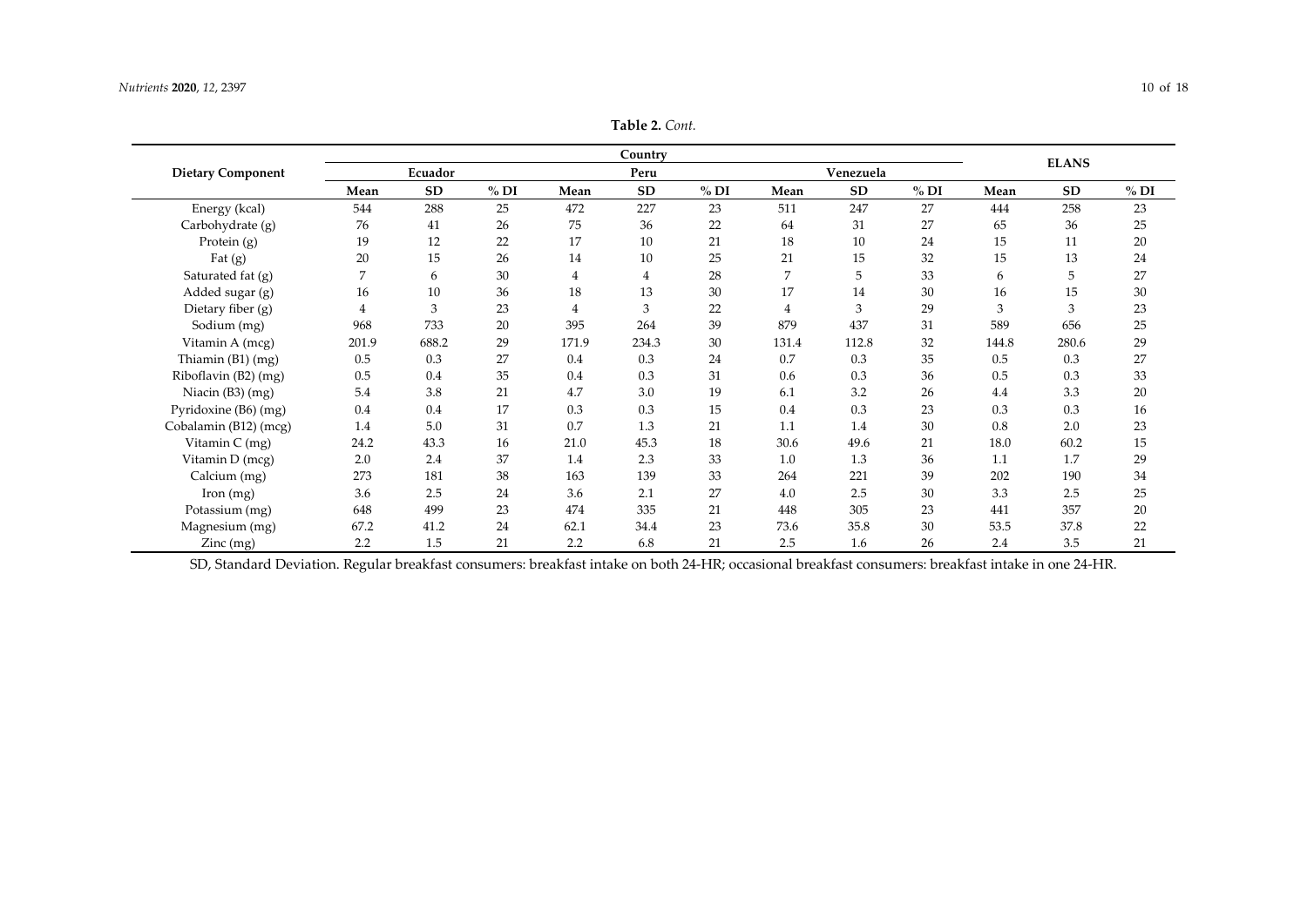When examined by age groups (Figure 2), a visual trend on the contribution of breakfast to daily EI across age groups was not observed, except for Argentina, where adolescents had higher %EI and older adults lower.



**Figure 2.** Contribution of breakfast to daily EI (%) among occasional and regular consumers by country. EI: energy intake. The 20% cutoff is indicated by a solid black line.

The mean percentage contribution of macronutrients to breakfast and daily EI of breakfast consumers and skippers is shown in Figure 3. For the breakfast consumers sample, the mean contribution of macronutrients to breakfast EI was 57% carbohydrate (total + added sugar), 13% protein, 30% fat (total + saturated), 11% saturated fats and 14% added sugar. As for the total daily EI, this was 55% carbohydrate (total + added sugar), 16% protein, 30% fat (total + saturated), 10% saturated fats and 13% added sugar. As a result, in most countries breakfast was an eating occasion rich in carbohydrates, added sugars and saturated fats relative to the entire day, and the energy contribution of protein and fats was lower at breakfast than for the entire day. Comparing the daily macronutrient intake among breakfast consumers (Figure 3, Panel B) and skippers (Figure 3, Panel C), breakfast skippers had similar mean percentage contribution of macronutrients to daily EI, with a slightly higher intake of other carbohydrates (not added sugar) among breakfast consumers and a slightly higher intake of other fats (not saturated fat) among breakfast skippers.

Argentina and Peru were the countries with the highest percentage of energy derived from carbohydrates (69% and 63%, respectively) when analyzing only the breakfast intake, whereas Peru had the highest percentage when analyzing the total day EI (63%). Venezuela had the lowest percentage of energy from carbohydrates when analyzing only the breakfast intake (50%) and no country had a markedly lower percentage of carbohydrates when analyzing the daily intake. All countries had similar percentage of energy derived from protein (14–16% of breakfast; 10–14% of daily), fat (19–22% breakfast and daily) and saturated fat (9–12% breakfast and daily), except for Peru and Argentina in regards to fats. Argentina had the highest percentage from added sugar both in breakfast and daily EI (25% and 17% respectively).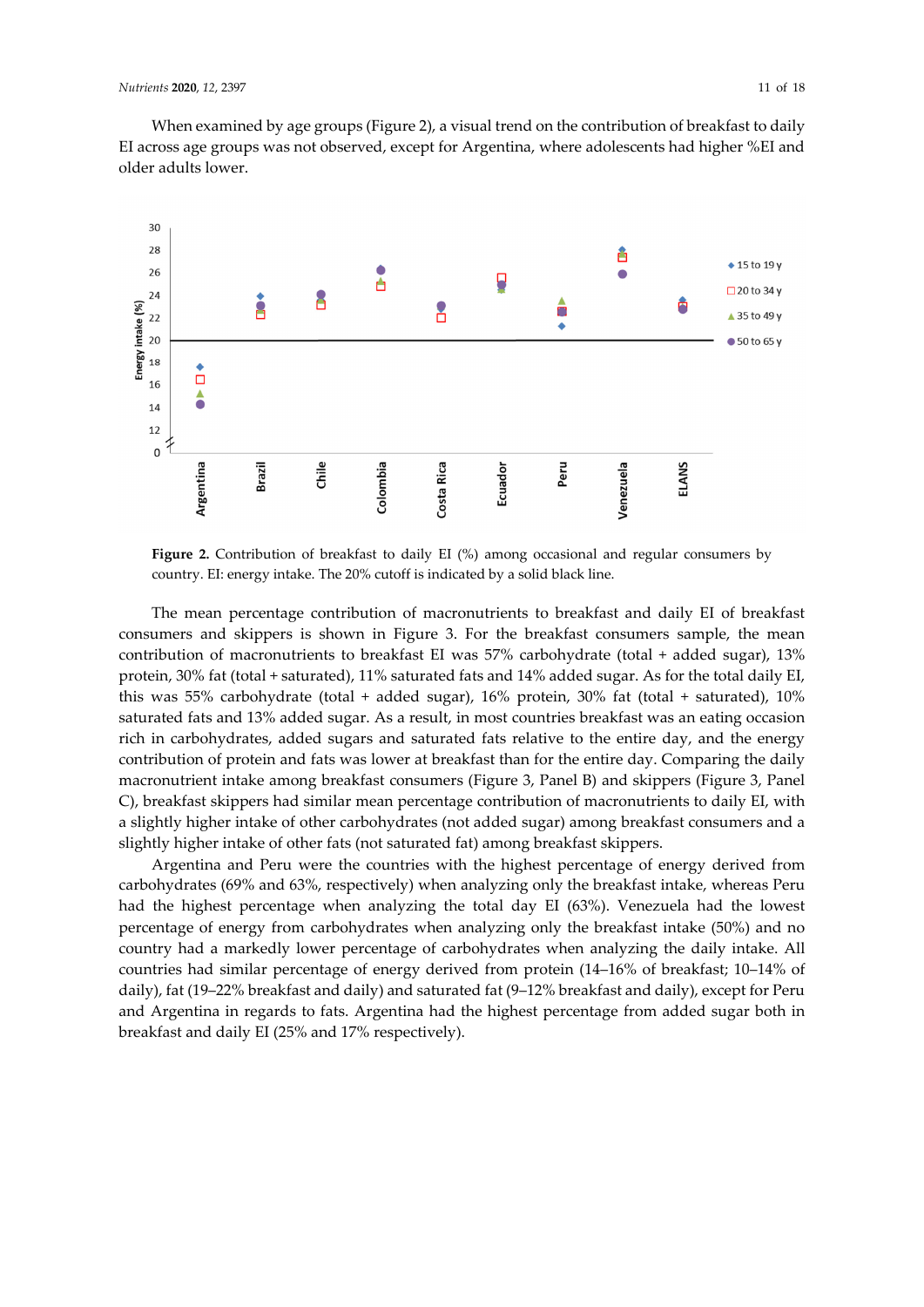

(**B**)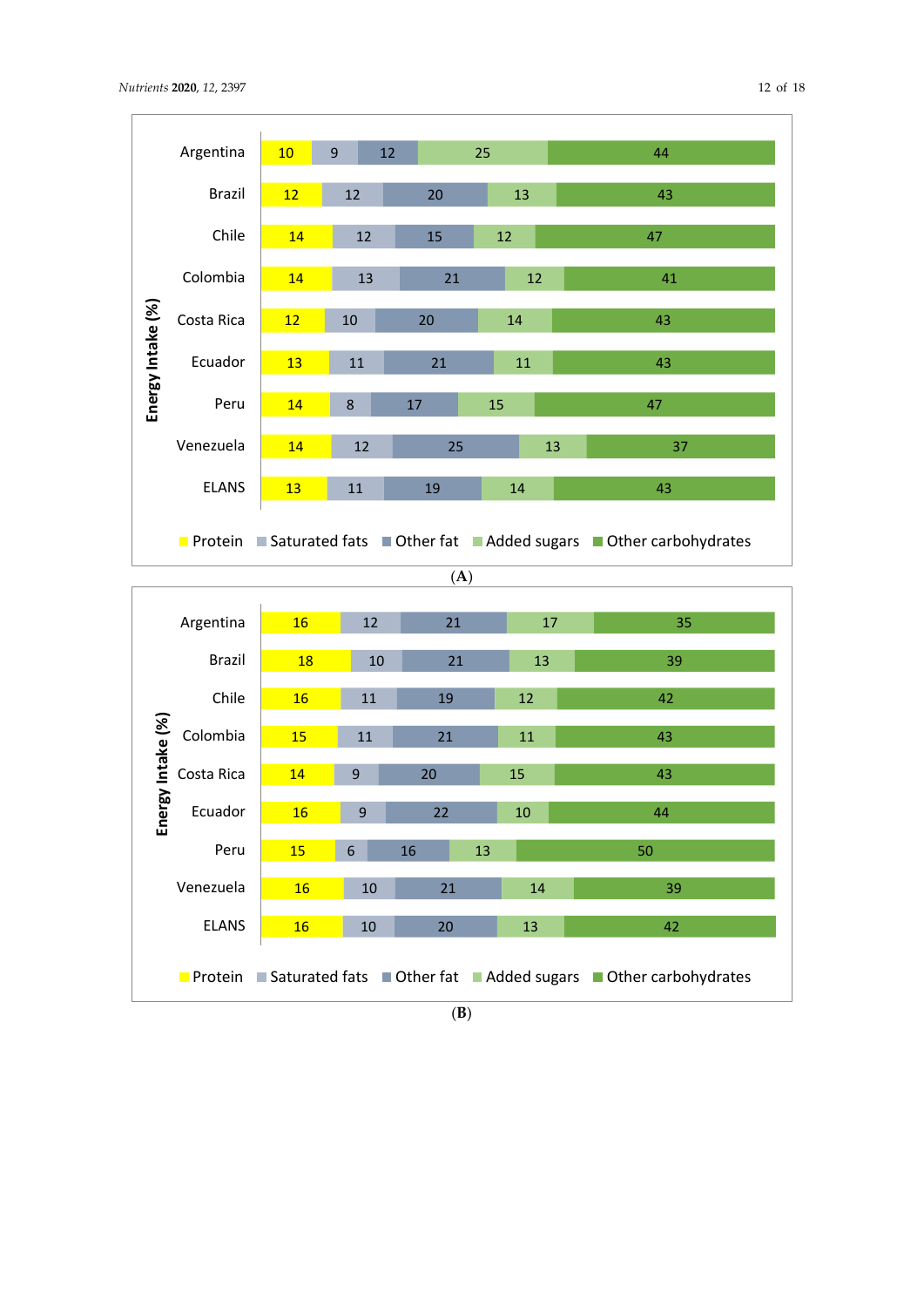

**Figure 3.** Macronutrient contribution (% energy intake) of breakfast (**A**) relative to the daily intake among occasional and regular breakfast consumers (**B**) and skippers (**C**) by country.

# **4. Discussion**

This first multicentric study with a representative sample of eight Latin American countries provided insights into the breakfast consumption habits, associated factors and the nutritional contribution among Latin Americans living in urban areas. Overall, the majority of the sample reported consuming breakfast (95%; 79% on a regular basis and 16% on an occasional basis), and important differences were observed between countries, age, BMI status and PA level groups.

Breakfast consumption was associated with an older age whereas breakfast skipping (5.5% of sample) was found to be highest among adolescents. This finding is consistent with a body of evidence from several countries [6–8,10,11,39] showing that regularity of breakfast intake is commonly lower in adolescents compared to adults of the same populations. Although some studies have hypothesized that this age difference could be a transient phenomenon from a lower frequency of breakfast in adolescents to a regular consumption in adulthood [6], this does not seem to be the case for part of the LA countries assessed in ELANS. In fact, it was observed that Peru had the highest proportion of adolescents and older adults classified as breakfast consumers when compared to the other countries and this explains why Peru was the country with the lowest proportion of breakfast skippers.

Breakfast consumption was also associated with being physically active, which is consistent with many cross-sectional studies [40–42]; however, not all studies found such an association [43]. Besides having methodological differences, the majority of these studies have been conducted with children and adolescents, which prevents direct comparisons to the present findings. One possible explanation for the relationship between being physically active and eating breakfast regularly may be that both of these factors are associated with a health-promoting lifestyle [1,2,41,43,44].

In the current study no significant differences were observed among breakfast consumers/skippers and overweight or obesity, and breakfast consumers were less likely to be underweight. This result concurs with previous studies in Brazil, Canada and France that have not observed an association between regular breakfast consumption and prevalence of overweight or obesity [6,9,45]. In two meta-analyses, skipping breakfast was associated with overweight/obesity and increased risk of overweight/obesity [14,46]. Therefore, current evidence linking breakfast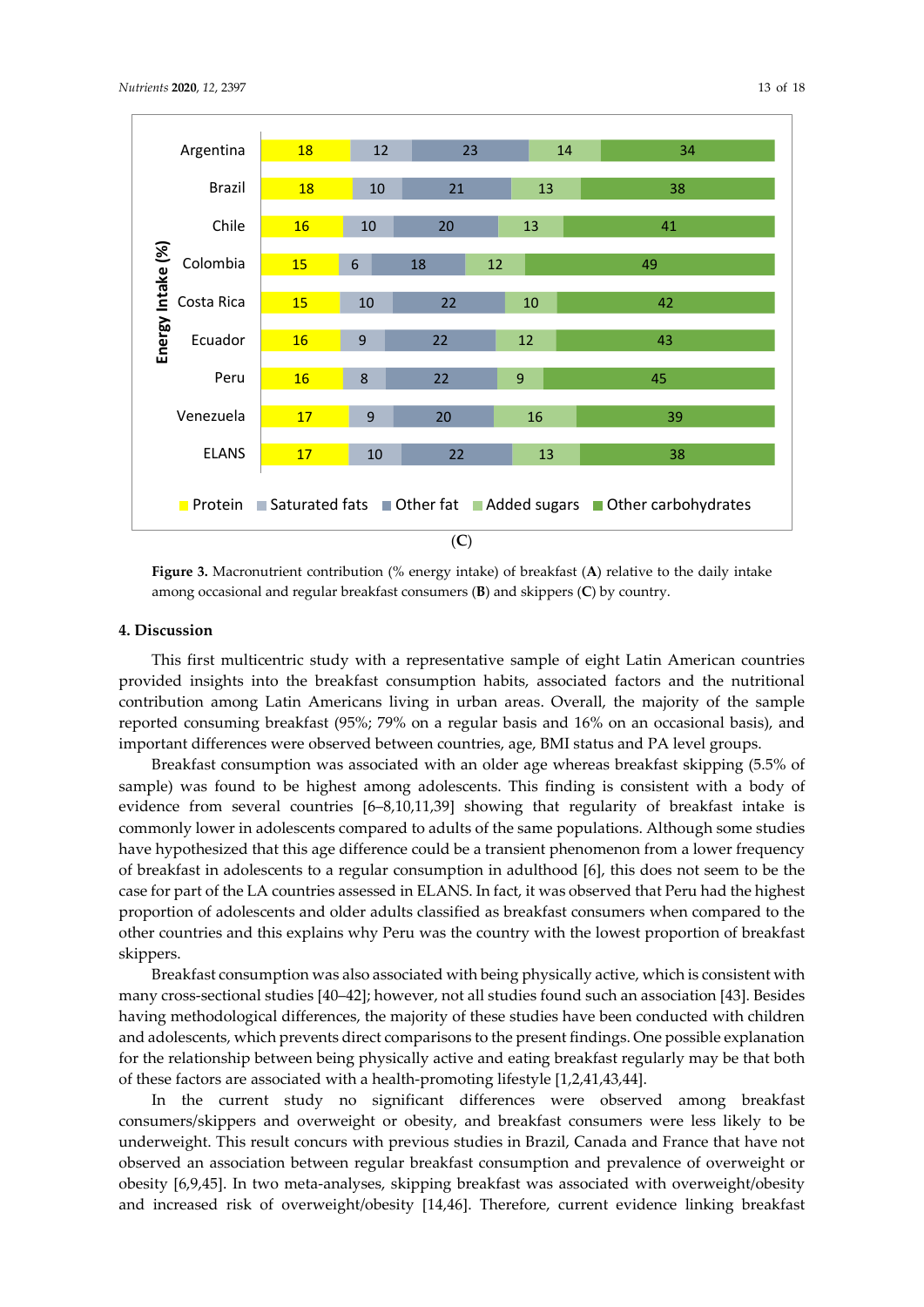consumption and reduced risk of overweight in LA populations remains inconclusive, and reinforces the need for additional research on this topic in the LA region.

A key finding of the current study is that among regular and occasional breakfast consumers, breakfast provided about 23% of daily EI, which is consistent with the range of 20–25% of daily energy that has been suggested as an appropriate intake at breakfast [47]. Breakfast seems to be an important contributor to the daily EI in Venezuela (27.3%), the highest among the ELANS countries, and is markedly low in Argentina (16% of EI). These differences could potentially be related to cultural habits of each country. For example, breakfast in Argentina typically consists of a beverage, such as milk, coffee or tea, combined with solid food (bread, biscuits, pastries, or cereals) [48], whereas in Venezuela breakfast typically consists of a larger variety of foods such as baked corn flour bread called arepas as a side or filled with different proteins and vegetables, corn pancakes filled with cheese, sandwiches or other typical dishes accompanied by juices and/or coffee [49]. These observations highlight the importance of understanding the main foods consumed at breakfast in LA populations in future studies.

At breakfast many nutrients were provided in amounts exceeding 20% of daily intakes, including protein, carbohydrates, fat, saturated fat, total added sugar, fiber, vitamin A, B vitamins (except for B6), vitamin D, calcium, sodium, iron, potassium, magnesium and zinc. In most countries, breakfast was rich in carbohydrates, added sugar, saturated fat and calcium relative to the entire day, and the energy contribution of protein and fats was lower at breakfast than for the entire day. Argentina was the only country which has exceeded the recommendations for total carbohydrates in this meal [50] and this has been explained by the intake of added sugar 2.5 times higher than recommended [51]. Of note, all countries presented an added sugar intake above the recommendation of 10% [51], which corroborates with previous findings from other IBRI studies [6– 8,11,39] and from ELANS [52,53].

Despite the considerable contribution to the daily intake of micronutrients, overall the LA breakfast was shown to contribute to low intake of vitamin B6  $(0.27 \text{ mg})$  and C  $(18.0 \text{ mg})$  in relation to the current recommended intakes (vitamin B6: 1.1–1.4 mg/d and vitamin C: 60–75 mg/d). Nutrient density was different across the countries, reflecting that food choices may have an impact on the nutrients reported in the breakfast of each country and deserves future investigation.

The relative contribution of breakfast to total nutrient intakes should be approached cautiously as in some cases nutrients with low daily intake presented high relative contribution to breakfast. This occurred for calcium, for example, in which breakfast contributed to about 33% of the total daily intake, and mean daily intake was only 201.7 mg/day, much below the reference of 800 mg/day [54]. In these cases of low total daily intake, breakfast intake should be higher, despite the relatively high contribution, in order to increase daily intakes.

Despite the strengths of the present study, including the use of a standardized methodology with simultaneous application of two individual non-consecutive 24-HR in this large multicentric nationally representative sample of eight LA countries, some limitations should be acknowledged. The findings from the current study should be interpreted with caution because the cross-sectional design cannot infer causality due to of the lack of temporal associations. Furthermore, caution should be used to extrapolate the findings from the ELANS data to rural populations or other countries of the region as this survey has only represented the dietary intake of the urban population of eight countries of LA. Although dietary data from the rural population were not investigated, one should notice that the majority of the LA population currently lives in an urban setting (64% to 92% of the population) [55].

### **5. Conclusions**

Although the prevalence of breakfast consumption in LA was high, there were differences across the countries and specific groups. The main targets for encouraging breakfast intake are Brazil and Argentina, as well as adolescents, those who are underweight and those who are insufficiently physically active in LA. Overall, breakfast was an eating occasion rich in carbohydrate, added sugar, saturated fat and calcium relative to the entire day. The importance of regular breakfast consumption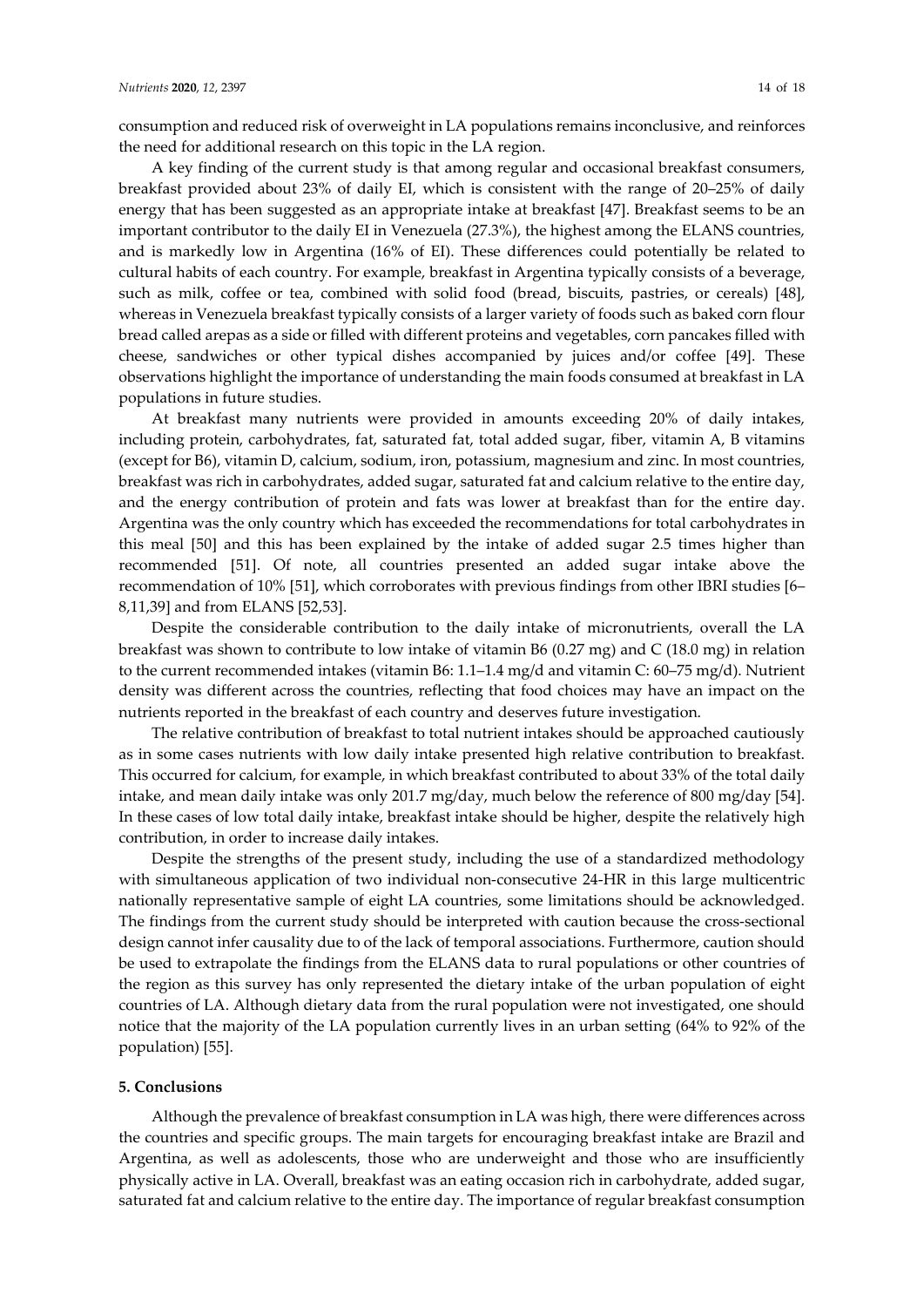associated with balanced intake of nutrients should be part of the approach to improve compliance with nutritional recommendations and adherence to a healthy lifestyle. Findings from the present study will contribute to the development of data-driven nutrient recommendations for breakfast in  $L.A.$ 

**Supplementary Materials:** The following are available online at www.mdpi.com/2072-6643/12/8/2397/s1, Figure S1: Flowchart of breakfast 24-HR selection.

**Author Contributions:** Conceptualization, M.F. and I.K.; data curation, A.N.P. and V.G.; formal analysis, A.N.P.; funding acquisition, M.F.; investigation, I.K. and J.L.P.; methodology, A.N.P., J.L.P., I.Z.Z., R.F. and G.F.; project administration, M.F.; supervision, M.F., I.K. and Regina Fisberg; writing–original draft, I.Z.Z.; writing–review and editing, M.F., I.K., J.L.P., R.F., G.F. and V.G. All the ELANS study group gave their support for the better understanding of local food sources and breakfast cultural habits. All authors have read and agreed to the published version of the manuscript.

**Funding:** The International Breakfast Research Initiative and this data analysis together with the open access publishing were funded by Cereal Partner Worldwide (Latinamerican and European Studies) and General Mills, INC. (Canadian and United States studies). Fieldwork and data analysis compromised in ELANS protocol was supported by a scientific grant from the Coca Cola Company (Atlanta, GA, USA) and by grants and/or support from the ILSI Argentina, Instituto Pensi/Hospital Infantil Sabara, Universidad de Costa Rica, Pontificia Universidad Católica de Chile, Pontificia Universidad Javeriana, Universidad Central de Venezuela/Fundación Bengoa, Universidad San Francisco de Quito, and Instituto de Investigación Nutricional de Perú. None of the funders had no role in study design, data collection, analysis, the decision to publish, or the preparation of this manuscript.

**Acknowledgments:** We would like to thank the staff and participants from each of the participating sites who made substantial contributions to the ELANS. The following are members of ELANS Study Group: Chairs: Mauro Fisberg and Irina Kovalskys; Co-chair: Georgina Gómez Salas; Core Group members: Attilio Rigotti, Lilia Yadira Cortés Sanabria, Martha Cecilia Yépez García, Rossina Gabriella Pareja Torres and Marianella Herrera-Cuenca; External Advisory Board: Berthold Koletzko, Luis A. Moreno, Regina Mara Fisberg and Michael Pratt; Project Managers: Viviana Guajardo and Ioná Zalcman Zimberg.

**Conflicts of Interest:** MF has received fees and consultancy payments from biotechnology, pharmaceutical and food and beverage companies. They have also received fees, payments for consulting and financing research studies without any restrictions, from government sources and non-profit entities. The rest of the authors also have no conflicts of interest to declare. None of the entities mentioned had or have any role in the design or preparation of this manuscript. IK, ANP, JLP, IZZ, RF, GF and VG have no potential conflicts of interest.

# **References**

- 1. Betts, J.A.; Richardson, J.D.; Chowdhury, E.A.; Holman, G.D.; Tsintzas, K.; Thompson, D. The causal role of breakfast in energy balance and health: A randomized controlled trial in lean adults. *Am. J. Clin. Nutr.*  **2014**, *100*, 539–547.
- 2. Chen, J.; Cheng, J.; Liu, Y.; Tang, Y.; Sun, X.; Wang, T.; Xiao, Y.; Li, F.; Xiang, L.; Jiang, P.; et al. Associations between breakfast eating habits and health-promoting lifestyle, suboptimal health status in Southern China: A population based, cross sectional study. *J. Transl. Med.* **2014**, *12*, 348.
- 3. Deshmukh-Taskar, P.R.; Nicklas, T.A.; O'Neil, C.E.; Keast, D.R.; Radcliffe, J.D.; Cho, S. The relationship of breakfast skipping and type of breakfast consumption with nutrient intake and weight status in children and adolescents: The National Health and Nutrition Examination Survey 1999–2006. *J. Am. Diet Assoc.* **2010**, *110*, 869–878.
- 4. Deshmukh-Taskar, P.R.; Radcliffe, J.D.; Liu, Y.; Nicklas, T.A. Do breakfast skipping and breakfast type affect energy intake, nutrient intake, nutrient adequacy, and diet quality in young adults? NHANES 1999– 2002. *J. Am. Coll. Nutr.* **2010**, *29*, 407–418.
- 5. Nicklas, T.A.; O'Neil, C.E.; Berenson, G.S. Nutrient contribution of breakfast, secular trends, and the role of ready-to-eat cereals: A review of data from the Bogalusa Heart Study. *Am. J. Clin. Nutr.* **1998**, *67*, 757S– 763S.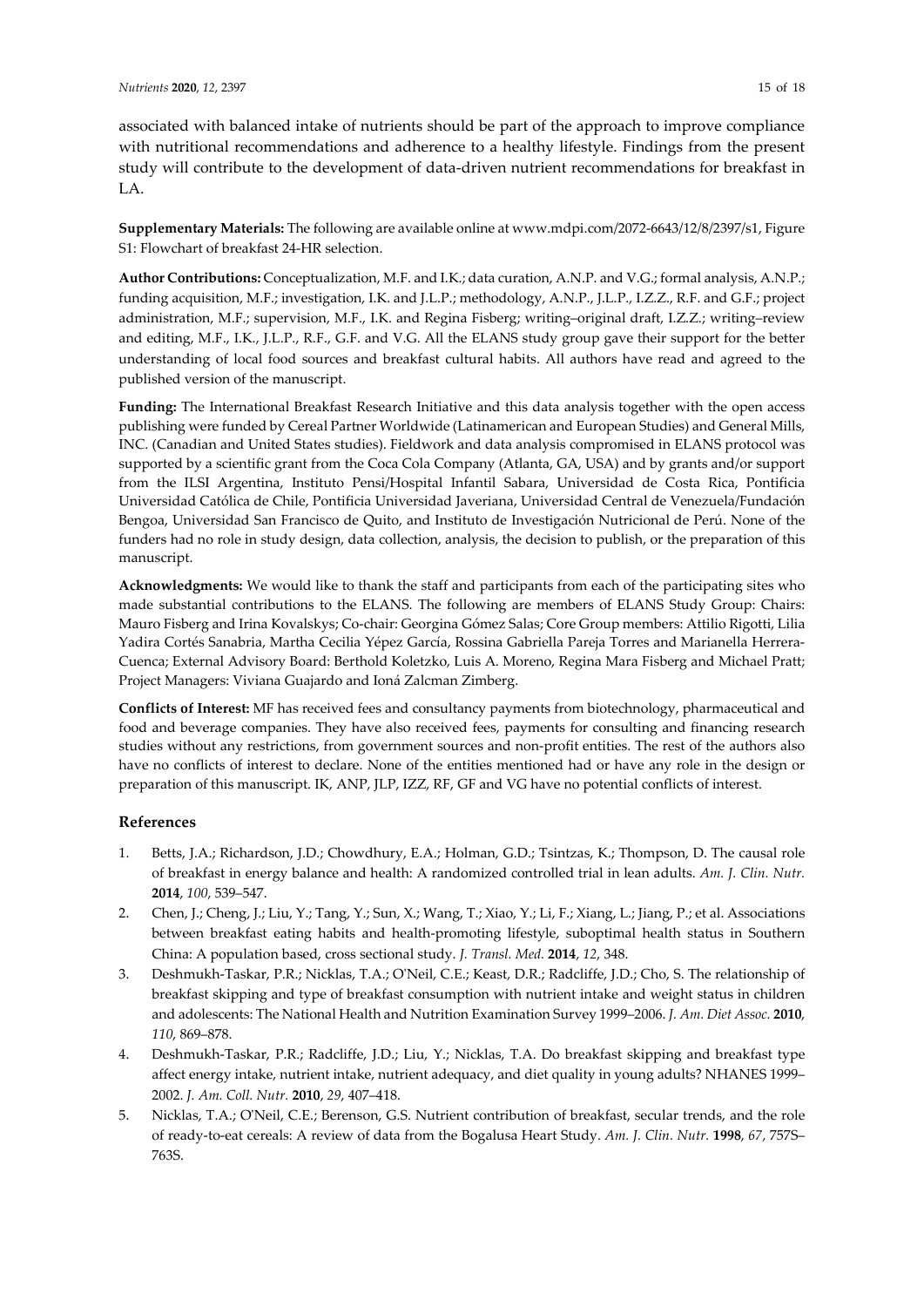- 6. Bellisle, F.; Hebel, P.; Salmon-Legagneur, A.; Vieux, F. Breakfast Consumption in French Children, Adolescents, and Adults: A Nationally Representative Cross-Sectional Survey Examined in the Context of the International Breakfast Research Initiative. *Nutrients* **2018**, *10*, 1056.
- 7. Ruiz, E.; Avila, J.M.; Valero, T.; Rodriguez, P.; Varela-Moreiras, G. Breakfast Consumption in Spain: Patterns, Nutrient Intake and Quality. Findings from the ANIBES Study, a Study from the International Breakfast Research Initiative. *Nutrients* **2018**, *10*, 1324.
- 8. Gaal, S.; Kerr, M.A.; Ward, M.; McNulty, H.; Livingstone, M.B.E. Breakfast Consumption in the UK: Patterns, Nutrient Intake and Diet Quality. A Study from the International Breakfast Research Initiative Group. *Nutrients* **2018**, *10*, 999.
- 9. Barr, S.I.; Vatanparast, H.; Smith, J. Breakfast in Canada: Prevalence of Consumption, Contribution to Nutrient and Food Group Intakes, and Variability across Tertiles of Daily Diet Quality. A Study from the International Breakfast Research Initiative. *Nutrients* **2018**, *10*, 985.
- 10. Fagt, S.; Matthiessen, J.; Thyregod, C.; Korup, K.; Biltoft-Jensen, A. Breakfast in Denmark. Prevalence of Consumption, Intake of Foods, Nutrients and Dietary Quality. A Study from the International Breakfast Research Initiative. *Nutrients* **2018**, *10*, 1085.
- 11. Drewnowski, A.; Rehm, C.D.; Vieux, F. Breakfast in the United States: Food and Nutrient Intakes in Relation to Diet Quality in National Health and Examination Survey 2011–2014. A Study from the International Breakfast Research Initiative. *Nutrients* **2018**, *10*, 1200.
- 12. Leidy, H.J.; Gwin, J.A.; Roenfeldt, C.A.; Zino, A.Z.; Shafer, R.S. Evaluating the Intervention-Based Evidence Surrounding the Causal Role of Breakfast on Markers of Weight Management, with Specific Focus on Breakfast Composition and Size. *Adv. Nutr.* **2016**, *7*, 563S–75S.
- 13. Schembre, S.M.; Wen, C.K.; Davis, J.N.; Shen, E.; Nguyen-Rodriguez, S.T.; Belcher, B.R.; Hsu, Y.W.; Weigensberg, M.J.; Goran, M.I.; Spruijt-Metz, D. Eating breakfast more frequently is cross-sectionally associated with greater physical activity and lower levels of adiposity in overweight Latina and African American girls. *Am. J. Clin. Nutr.* **2013**, *98*, 275–281.
- 14. Horikawa, C.; Kodama, S.; Yachi, Y.; Heianza, Y.; Hirasawa, R.; Ibe, Y.; Saito, K.; Shimano, H.; Yamada, N.; Sone, H. Skipping breakfast and prevalence of overweight and obesity in Asian and Pacific regions: A metaanalysis. *Prev. Med.* **2011**, *53*, 260–267.
- 15. Di Giuseppe, R.; di Castelnuovo, A.; Melegari, C.; de Lucia, F.; Santimone, I.; Sciarretta, A.; Barisciano, P.; Persichillo, M.; de Curtis, A.; Zito, F.; et al. Typical breakfast food consumption and risk factors for cardiovascular disease in a large sample of Italian adults. *Nutr. Metab. Cardiovasc. Dis.* **2012**, *22*, 347–354.
- 16. Wennberg, M.; Gustafsson, P.E.; Wennberg, P.; Hammarstrom, A. Poor breakfast habits in adolescence predict the metabolic syndrome in adulthood. *Public Health Nutr.* **2015**, *18*, 122–129.
- 17. Odegaard, A.O.; Jacobs, D.R., Jr.; Steffen, L.M.; van Horn, L.; Ludwig, D.S.; Pereira, M.A. Breakfast frequency and development of metabolic risk. *Diabetes Care* **2013**, *36*, 3100–3106.
- 18. Farshchi, H.R.; Taylor, M.A.; Macdonald, I.A. Deleterious effects of omitting breakfast on insulin sensitivity and fasting lipid profiles in healthy lean women. *Am. J. Clin. Nutr.* **2005**, *81*, 388–396.
- 19. Mekary, R.A.; Giovannucci, E.; Cahill, L.; Willett, W.C.; van Dam, R.M.; Hu, F.B. Eating patterns and type 2 diabetes risk in older women: Breakfast consumption and eating frequency. *Am. J. Clin. Nutr.* **2013**, *98*, 436–443.
- 20. Haire-Joshu, D.; Schwarz, C.; Budd, E.; Yount, B.W.; Lapka, C. Postpartum teens' breakfast consumption is associated with snack and beverage intake and body mass index. *J. Am. Diet Assoc.* **2011**, *111*, 124–130.
- 21. Barr, S.I.; DiFrancesco, L.; Fulgoni, V.L., 3rd. Breakfast consumption is positively associated with nutrient adequacy in Canadian children and adolescents. *Br. J. Nutr.* **2014**, *112*, 1373–1383.
- 22. Min, C.; Noh, H.; Kang, Y.S.; Sim, H.J.; Baik, H.W.; Song, W.O.; Yoon, J.; Park, Y.H.; Joung, H. Skipping breakfast is associated with diet quality and metabolic syndrome risk factors of adults. *Nutr. Res. Pract.*  **2011**, *5*, 455–463.
- 23. Gibney, M.J.; Barr, S.I.; Bellisle, F.; Drewnowski, A.; Fagt, S.; Livingstone, B.; Masset, G.; Varela Moreiras, G.; Moreno, L.A.; Smith, J.; et al. Breakfast in Human Nutrition: The International Breakfast Research Initiative. *Nutrients* **2018,** *10*, 559.
- 24. National Center for Health Statistics (NCHS). *Analytic and Reporting Guidelines: The Third National Health and Nutrition Examination Survey, NHANES III (1988–94)*; National Center for Health Statistics: Hyattsville, MD, USA, 1996; pp. 1–47.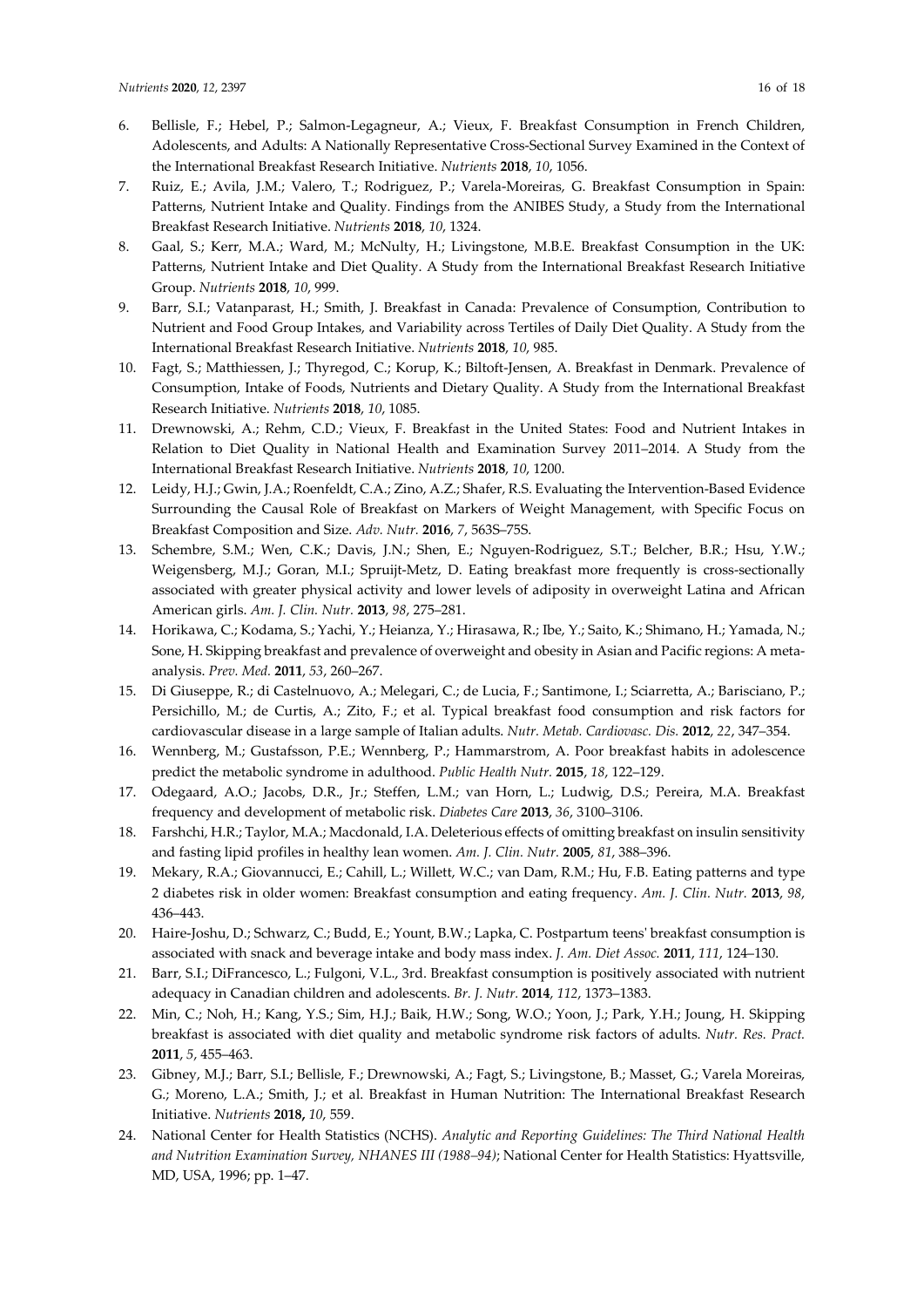- 25. Fisberg, M.; Kovalskys, I.; Gomez, G.; Rigotti, A.; Cortes, L.Y.; Herrera-Cuenca, M.; Yepez, M.C.; Pareja, R.G.; Guajardo, V.; Zimberg, I.Z.; et al. Latin American Study of Nutrition and Health (ELANS): Rationale and study design. *BMC Public Health* **2016**, *16*, 93.
- 26. Moshfegh, A.J.; Rhodes, D.G.; Baer, D.J.; Murayi, T.; Clemens, J.C.; Rumpler, W.V.; Paul, D.R.; Sebastian, R.S.; Kuczynski, K.J.; Ingwersen, L.A.; et al. The US Department of Agriculture Automated Multiple-Pass Method reduces bias in the collection of energy intakes. *Am. J. Clin. Nutr.* **2008**, *88*, 324–332.
- 27. Kovalskys, I.; Fisberg, M.; Gomez, G.; Rigotti, A.; Cortes, L.Y.; Yepez, M.C.; Pareja, R.G.; Herrera-Cuenca, M.; Zimberg, I.Z.; Tucker, K.L.; et al. Standardization of the Food Composition Database Used in the Latin American Nutrition and Health Study (ELANS). *Nutrients* **2015**, *7*, 7914–7924.
- 28. Tooze, J.A.; Kipnis, V.; Buckman, D.W.; Carroll, R.J.; Freedman, L.S.; Guenther, P.M.; Krebs-Smith, S.M.; Subar, A.F.; Dodd, K.W. A mixed-effects model approach for estimating the distribution of usual intake of nutrients: The NCI method. *Stat. Med.* **2010**, *29*, 2857–2868.
- 29. Vissers, P.A.; Jones, A.P.; Corder, K.; Jennings, A.; van Sluijs, E.M.; Welch, A.; Cassidy, A.; Griffin, S. Breakfast consumption and daily physical activity in 9-10-year-old British children. *Public Health Nutr.*  **2013**, *16*, 1281–1290.
- 30. De Onis, M.; Onyango, A.W.; Borghi, E.; Siyam, A.; Nishida, C.; Siekmann, J. Development of a WHO growth reference for school-aged children and adolescents. *Bull. World Health Organ.* **2007**, *85*, 660–667.
- 31. World Health Organization. *Obesity: Preventing and Managing the Global Epidemic;* World Health Organization: Geneva, Switzerland, 2000; pp. 1–253.
- 32. Craig, C.L.; Marshall, A.L.; Sjostrom, M.; Bauman, A.E.; Booth, M.L.; Ainsworth, B.E.; Pratt, M.; Ekelund, U.; Yngve, A.; Sallis, J.F.; et al. International physical activity questionnaire: 12-country reliability and validity. *Med. Sci. Sports Exerc.* **2003**, *35*, 1381–1395.
- 33. De Moraes Ferrari, G.L.; Kovalskys, I.; Fisberg, M.; Gomez, G.; Rigotti, A.; Sanabria, L.Y.C.; Garcia, M.C.Y.; Torres, R.G.P.; Herrera-Cuenca, M.; Zimberg, I.Z.; et al. Socio-demographic patterning of self-reported physical activity and sitting time in Latin American countries: Findings from ELANS. *BMC Public Health*  **2019**, *19*, 1723.
- 34. Ferrari, G.L.M.; Kovalskys, I.; Fisberg, M.; Gomez, G.; Rigotti, A.; Sanabria, L.Y.C.; Garcia, M.C.Y.; Torres, R.G.P.; Herrera-Cuenca, M.; Zimberg, I.Z.; et al. Anthropometry, dietary intake, physical activity and sitting time patterns in adolescents aged 15–17 years: An international comparison in eight Latin American countries. *BMC Pediatr.* **2020**, *20*, 24.
- 35. Ferrari, G.L.M.; Kovalskys, I.; Fisberg, M.; Gomez, G.; Rigotti, A.; Sanabria, L.Y.C.; Garcia, M.C.Y.; Torres, R.G.P.; Herrera-Cuenca, M.; Zimberg, I.Z.; et al. Methodological design for the assessment of physical activity and sedentary time in eight Latin American countries—The ELANS study. *MethodsX* **2020**, *7*, 100843.
- 36. National Cancer Institute (NCI). Usual dietary intakes: The NCI method. Avaliable online: https://epi.grants.cancer.gov/diet/usualintakes/method.html. (accessed on November 27th, 2019).
- 37. O'Neil, C.E.; Byrd-Bredbenner, C.; Hayes, D.; Jana, L.; Klinger, S.E.; Stephenson-Martin, S. The role of breakfast in health: Definition and criteria for a quality breakfast. *J. Acad. Nutr. Diet.* **2014**, *114*, S8–S26.
- 38. Institute of Medicine (US). Committee on Nutrition Standards for National School Lunch and Breakfast Programs*. School Meals: Building Blocks for Healthy Children*; Stallings, V., West Suitor, C., Taylor, C., Eds.; The National Academies Press: Washington, DC, USA, 2010.
- 39. Fayet-Moore, F.; McConnell, A.; Cassettari, T.; Petocz, P. Breakfast Choice Is Associated with Nutrient, Food Group and Discretionary Intakes in Australian Adults at Both Breakfast and the Rest of the Day. *Nutrients* **2019***, 11*, 175.
- 40. Van der Heijden, A.A.; Hu, F.B.; Rimm, E.B.; van Dam, R.M. A prospective study of breakfast consumption and weight gain among U.S. men. *Obesity* **2007**, *15*, 2463–2469.
- 41. Vereecken, C.; Dupuy, M.; Rasmussen, M.; Kelly, C.; Nansel, T.R.; Al Sabbah, H.; Baldassari, D.; Jordan, M.D.; Maes, L.; Niclasen, B.V.; et al. Breakfast consumption and its socio-demographic and lifestyle correlates in schoolchildren in 41 countries participating in the HBSC study. *Int. J. Public Health* **2009**, *54*, 180–190.
- 42. Sandercock, G.R.; Voss, C.; Dye, L. Associations between habitual school-day breakfast consumption, body mass index, physical activity and cardiorespiratory fitness in English schoolchildren. *Eur. J. Clin. Nutr.* **2010**, *64*, 1086–1092.